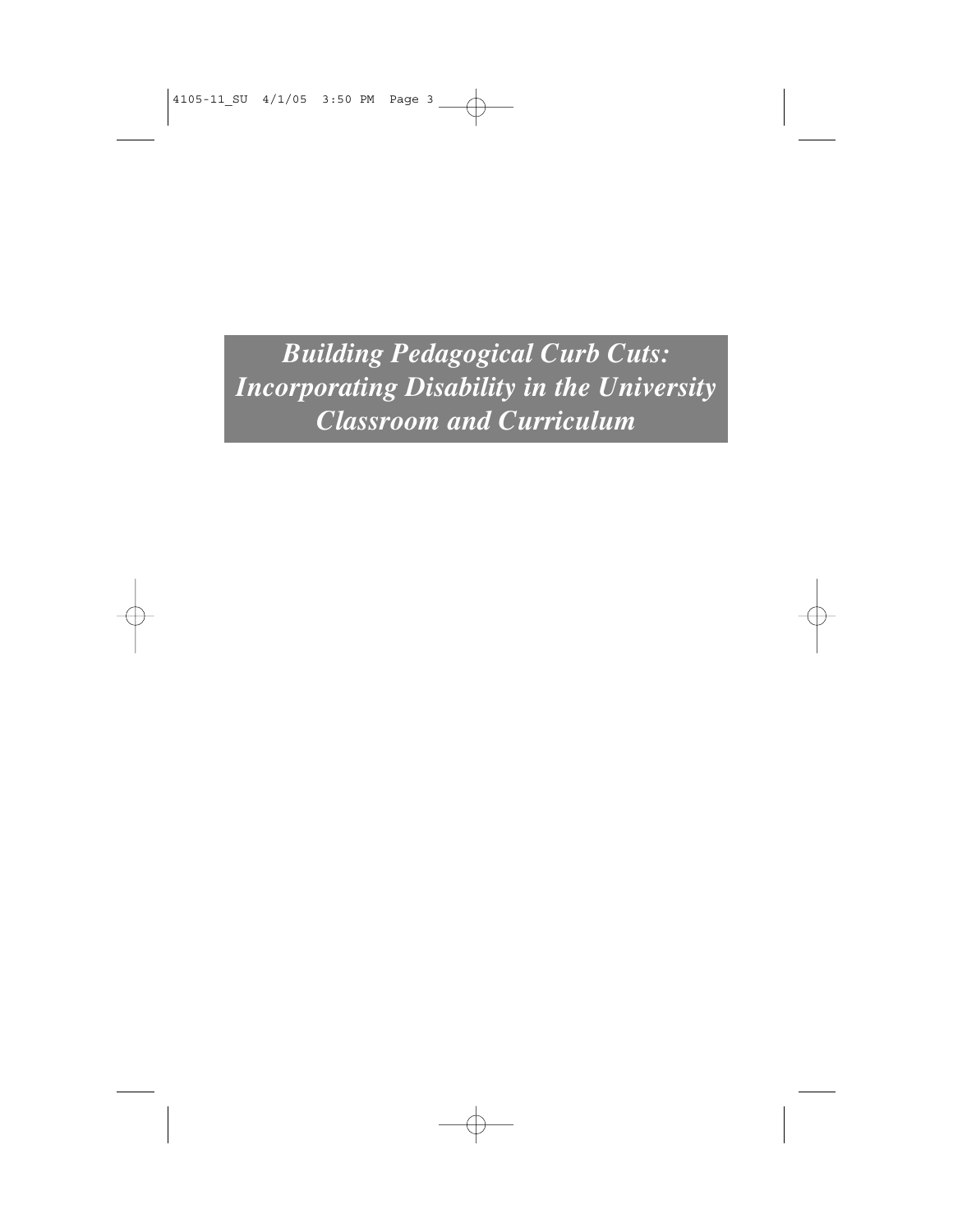# **Contents**

| <b>Acknowledgements</b>                                       | V11 |
|---------------------------------------------------------------|-----|
| <b>Chancellor's Preface</b>                                   | ix  |
| <b>Editors' Introduction</b>                                  | xi  |
|                                                               |     |
| I. Incorporating Disability in the Curriculum                 |     |
| <b>Mainstreaming Disability: A Case in Bioethics</b>          | 3   |
| Anita Ho                                                      |     |
| <b>Language Barriers and Barriers to Language: Disability</b> | 11  |
| in the Foreign Language Classroom                             |     |
| Elizabeth Hamilton and Tammy Berberi                          |     |
| <b>Including Women with Disabilities in Women and</b>         | 21  |
| <b>Disability Studies</b>                                     |     |
| Maria Barile                                                  |     |
| <b>Seeing Double</b>                                          | 33  |
| Ann Millett                                                   |     |
| <b>Cinematically Challenged: Using Film in Class</b>          | 43  |
| Mia Feldbaum and Zach Rossetti                                |     |
| "Krazy Kripples": Using South Park to Talk                    | 67  |
| about Disability                                              |     |
| Julia White                                                   |     |
| <b>Teaching for Social Change</b>                             | 77  |
| Kathy Kniepmann                                               |     |
|                                                               |     |
| <b>II. Designing Instruction for Everyone</b>                 |     |
|                                                               |     |

| <b>Nothing Special: Becoming a Good Teacher for All</b> | 89 |
|---------------------------------------------------------|----|
| <b>Zach Rossetti and Christy Ashby</b>                  |    |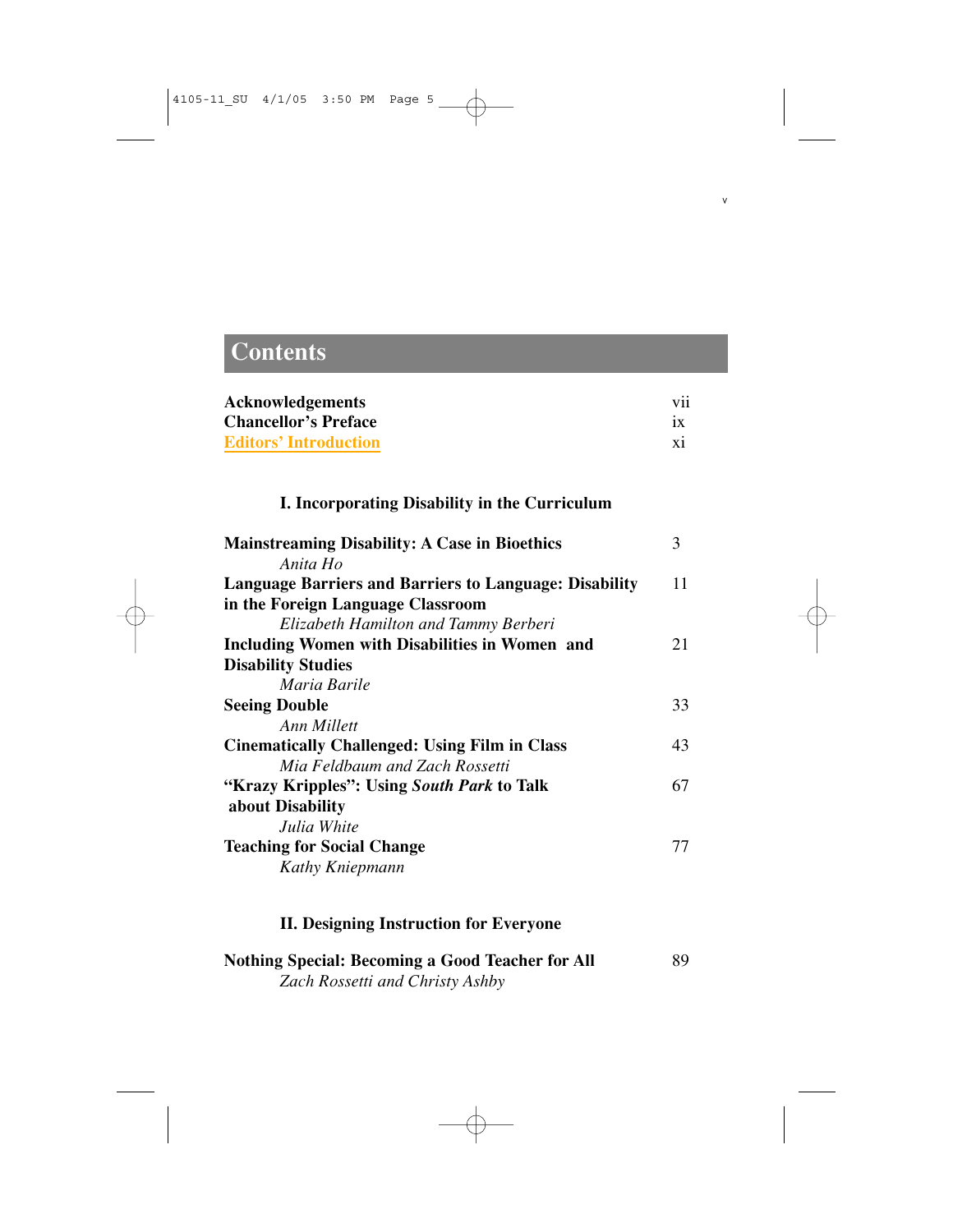| <b>Tools for Universal Instruction</b>               | 101 |
|------------------------------------------------------|-----|
| Thomas Argondizza                                    |     |
| "Lame Idea": Disabling Language in the Classroom     | 107 |
| Liat Ben-Moshe                                       |     |
| <b>Learning from Each Other: Syracuse University</b> | 117 |
| and the OnCampus Program                             |     |
| Cheryl G. Najarian and Michele Paetow                |     |

### **III. Students with Disabilities in the Classroom**

| <b>Being an Ally</b>                                         | 131 |
|--------------------------------------------------------------|-----|
| Katrina Arndt and Pat English-Sand                           |     |
| <b>Adapting and "Passing": My Experiences as a</b>           | 139 |
| <b>Graduate Student with Multiple Invisible Disabilities</b> |     |
| Elizabeth Sierra-Zarella                                     |     |
| "We're not Stupid": My College Years                         | 147 |
| as a Mentally Challenged Student                             |     |
| Anthony J. Nocella, II                                       |     |
| <b>Crucial Communication Triangle: Students with</b>         | 157 |
| <b>Disabilities, Faculty and Disability Support Services</b> |     |
| Sara Pace                                                    |     |
| <b>Signs of Inclusion: Using Sign Language Interpreters</b>  | 165 |
| in the Classroom                                             |     |
| Jeremy L. Brunson                                            |     |
| <b>Legal Requirements for Students with Disabilities</b>     | 177 |
| and Universities                                             |     |
| Crystal Doody and Julie Morse                                |     |
|                                                              |     |

**[Resource Guide](#page-8-0)** 185 *Liat Ben-Moshe*

**[Contributors](#page-23-0)** 201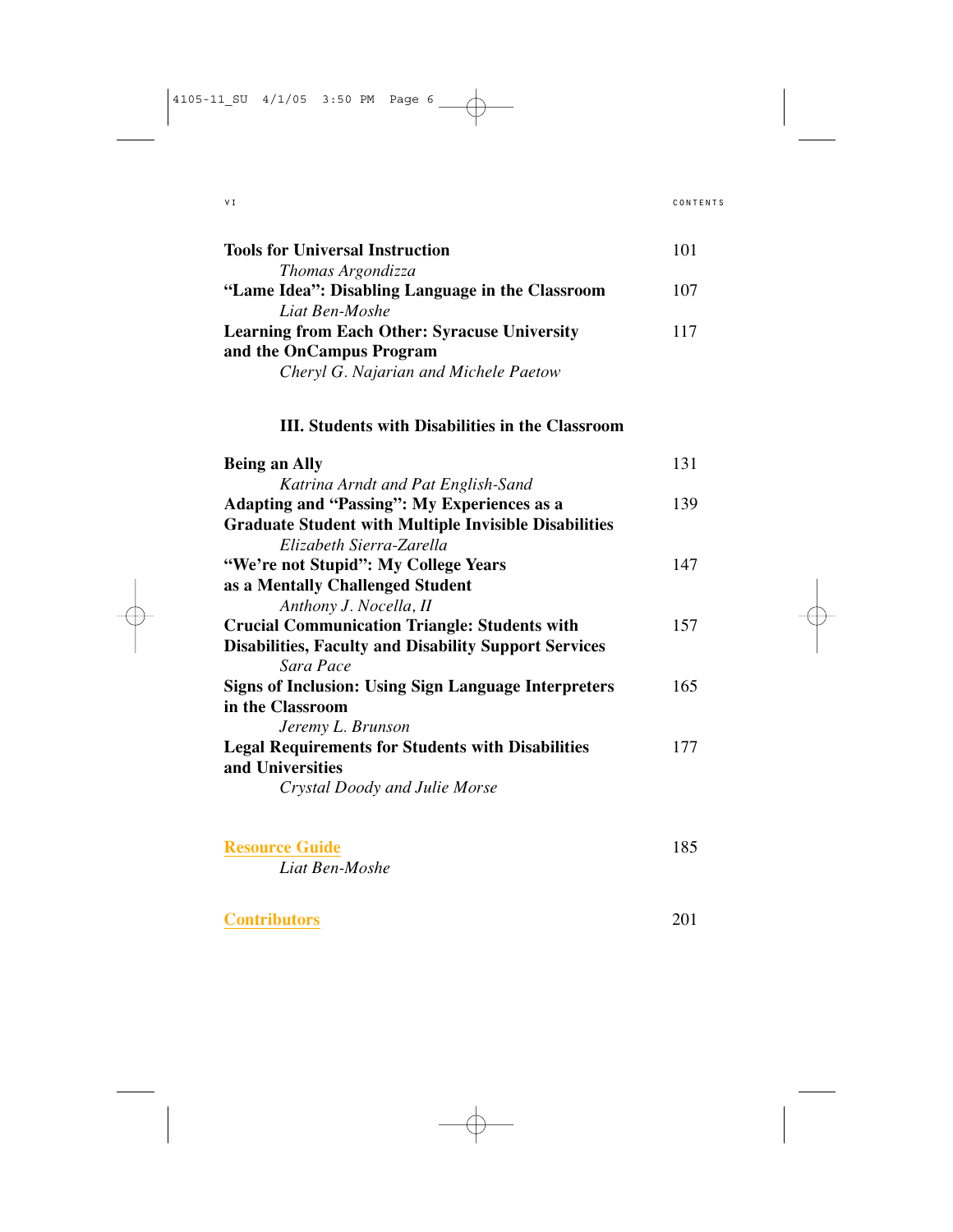## <span id="page-3-0"></span>**Editors' Introduction**

*Liat Ben-Moshe, Rebecca C. Cory, Mia Feldbaum and Ken Sagendorf*

In her August 1, 2004 letter to the community, the new chancellor of Syracuse University, Dr. Nancy Cantor, asked, "Across disciplines, constituencies, and roles, how can we engage thoughtfully to make a difference? … Who defines *the problem* … and how do we talk to each other and listen respectfully?" In this book, we attempt to address these questions with regard to disability. What is disability? Who defines it? What does this mean for us here on a university campus or in our classrooms? Does it mean different things for students than for teachers? Finally, what can we do as individuals to create an environment where the perspectives of all are taken into account?

In trying to answer the chancellor's questions, we must first examine the meaning of the term "disability." Disability is often seen as a static category with clear boundaries between the disabled and the nondisabled. Upon closer examination, however, the fluidity of the label "disability" is evident. For example, consider people with age-related hearing loss who identify as nondisabled in relation to those have less hearing loss, but who identify with the Deaf community. Where is the line between them? What about someone who tests poorly in math, but is brilliant in art? Would that person count as disabled? Studies of individual cases reveal that disability is contextual.

To further complicate the definition, there is significant variation within the group that is identified as disabled. For instance, people with vision impairments and people with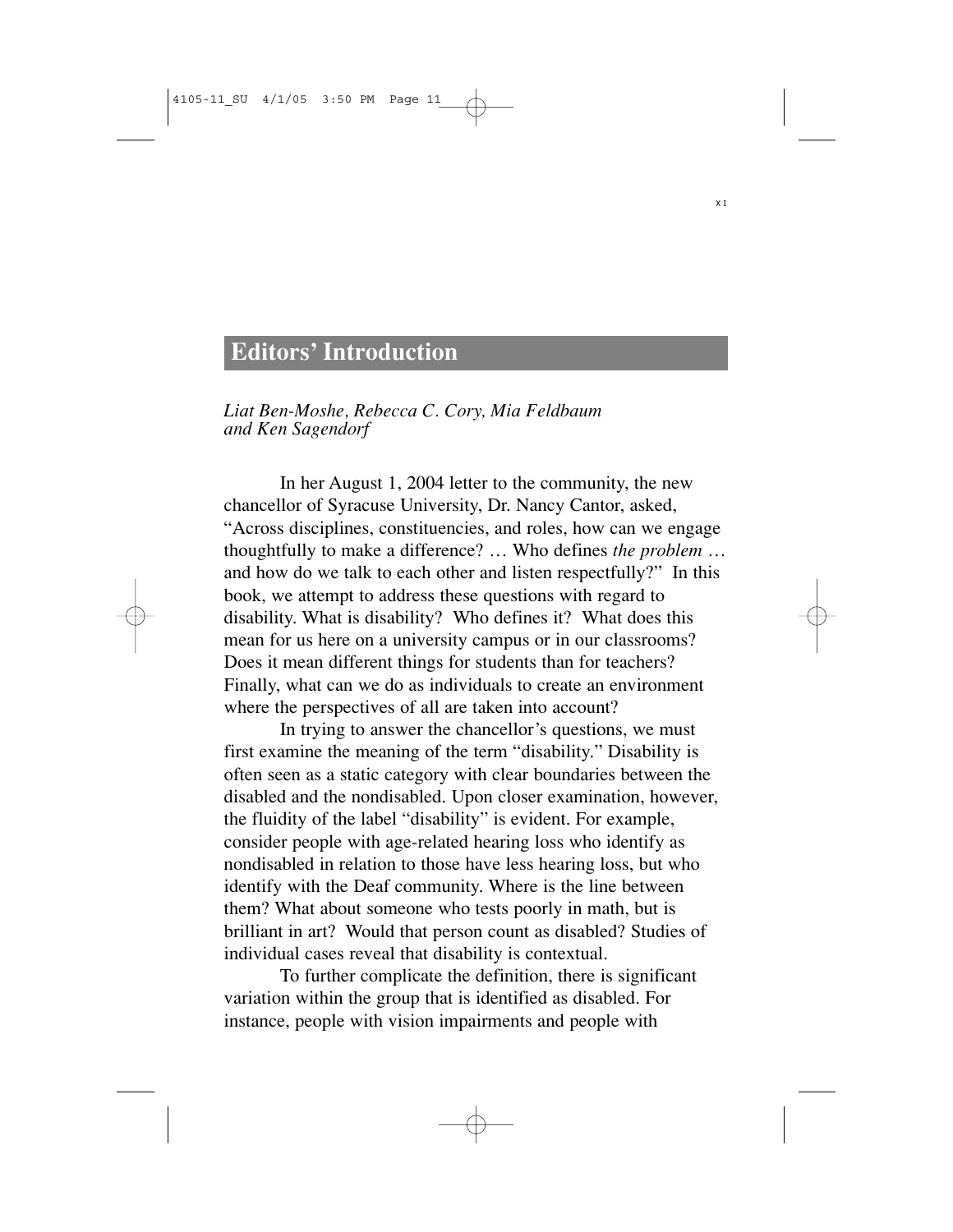psychiatric labels fall into the same category, yet what do they have in common? Although contested in its meaning and value, the category "disabled" does legitimately exist. It is based on a commonality of experience, a shared history of oppression, and the identification as disabled by self or others. Similarities of experience and advocacy have created the disability rights movement, a movement based on full participation and autonomy for people labeled with disabilities. Scholarship and theory around disability developed from this movement. Activist and author James Charleton said, "having a disability is *essentially* neither a good thing nor a bad thing. It just is." (p. 167). Nonetheless there are multiple ways of understanding disability. This book seeks to examine the fluidity of the category of disability in the instructional setting.

This book is the result of a collaborative and interdisciplinary effort to examine how the university can better include the perspectives of scholars and students who have disabilities in the classroom. Through the combined efforts of the Beyond Compliance Coordinating Committee (BCCC) and the Graduate School, both of Syracuse University. BCCC is an advocacy organization of students working to create and support a positive climate for disability that values individual difference in all university settings. In the fall of 2003, the BCCC approached the Graduate School to present its vision and mission, and to gain support. The Future Professoriate Program (FPP) of the Graduate School took on the project of producing this book as part of its efforts and invited the editors of this book to participate in coordinating this effort. The FPP prepares graduate students for the full range of responsibilities they might assume as employees in higher education. The authors of this book come from a variety of disciplines and have engaged in disability scholarship, activism or accommodation in their classes.

The book is organized into three sections followed by a resource guide. Each of the articles discusses a different aspect of bringing the disability perspective and/or students with disabilities into the classroom. Anita Ho begins the section **Incorporating**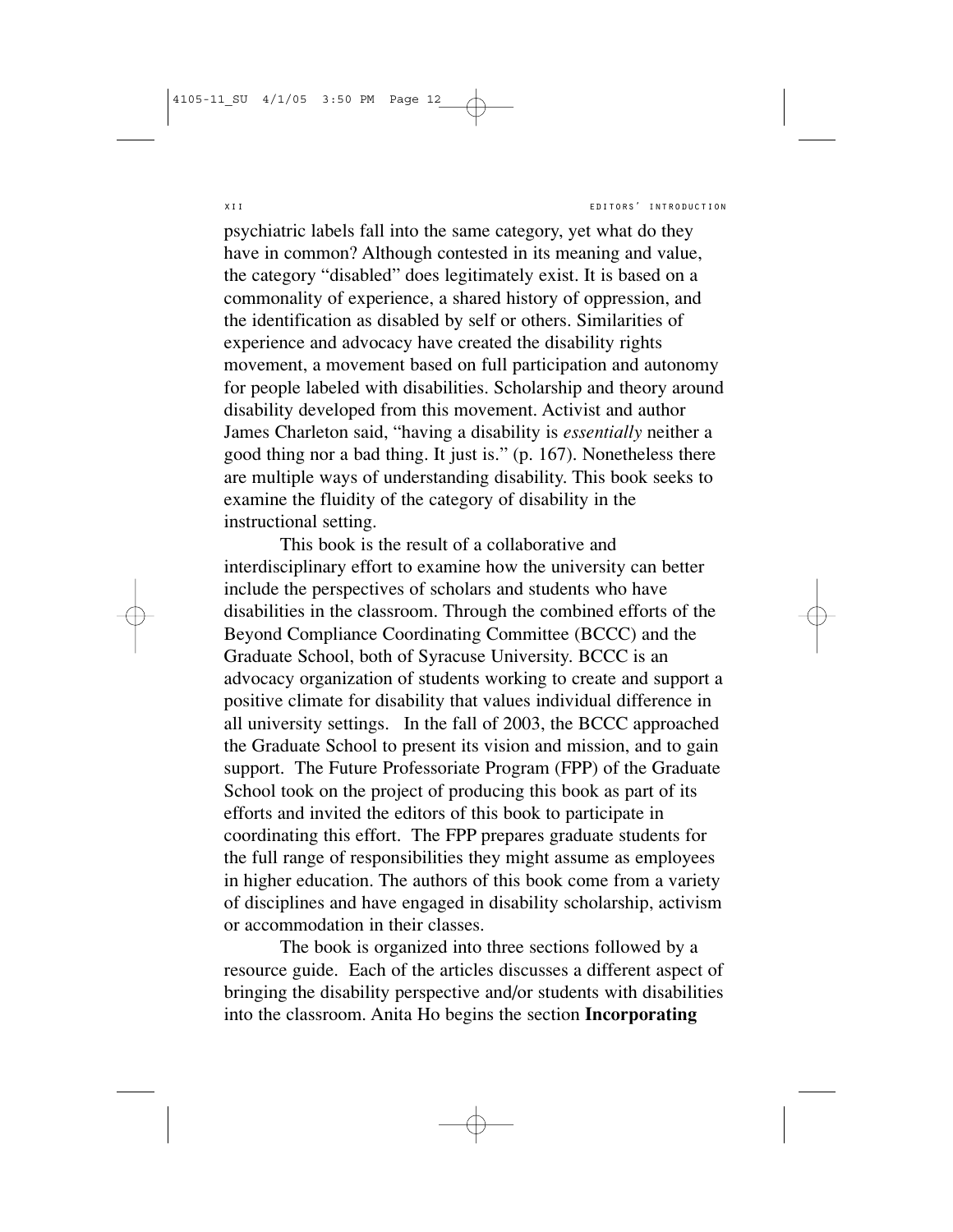**Disability into the Curriculum** with, "Mainstreaming Disability: A Case in Bioethics." She encourages instructors to avoid marginalizing disability or using it as an "add on" to reading materials. She demonstrates her claim by using examples from bioethics courses. Elizabeth Hamilton and Tammy Berberi examine how disability is, or is not, taught as part of the foreign language curriculum in "Language Barriers and Barriers to Language: Disability in the Foreign Language Classroom." In her article, "Including Women with Disabilities in Women Studies," Maria Barile examines some of the benefits and problems of the intersection of disability studies and women studies. Ann Millett's "Seeing Double," examines ways of teaching about artistic representations of different bodies.

It is common to use popular culture to explore academic concepts. In "Cinematically Challenged: Using Film in Class," Mia Feldbaum and Zach Rossetti explore some of the most common tropes of film representations of disability and provide a film directory to help integrate disability into the classroom. Julia White, in her article, "'Krazy Kripples': Using *South Park* to Talk About Disability," deconstructs an episode of the popular adult cartoon television program, and models how cultural products such as television shows can be used to teach disability theory. In "Teaching for Social Change," Kathy Kniepmann uses media representations of disability to teach students about social participation and human dignity.

In **Designing Instruction for Everyone**, the authors discuss their experiences with teaching diverse groups of learners and demonstrate how advanced planning can create an accessible and challenging learning environment for all. In "Nothing Special: Becoming a Good Teacher for All," Zach Rossetti and Christy Ashby discuss how they create classrooms that are accessible to their students. Similarly, in "Tools for Universal Instruction," Thomas Argondizza outlines the principles of Universal Design that are the foundation for an accessible curriculum. Liat Ben-Moshe, in "Lame Idea: Disabling Language in the Classroom," examines how we, as instructors, should be mindful of our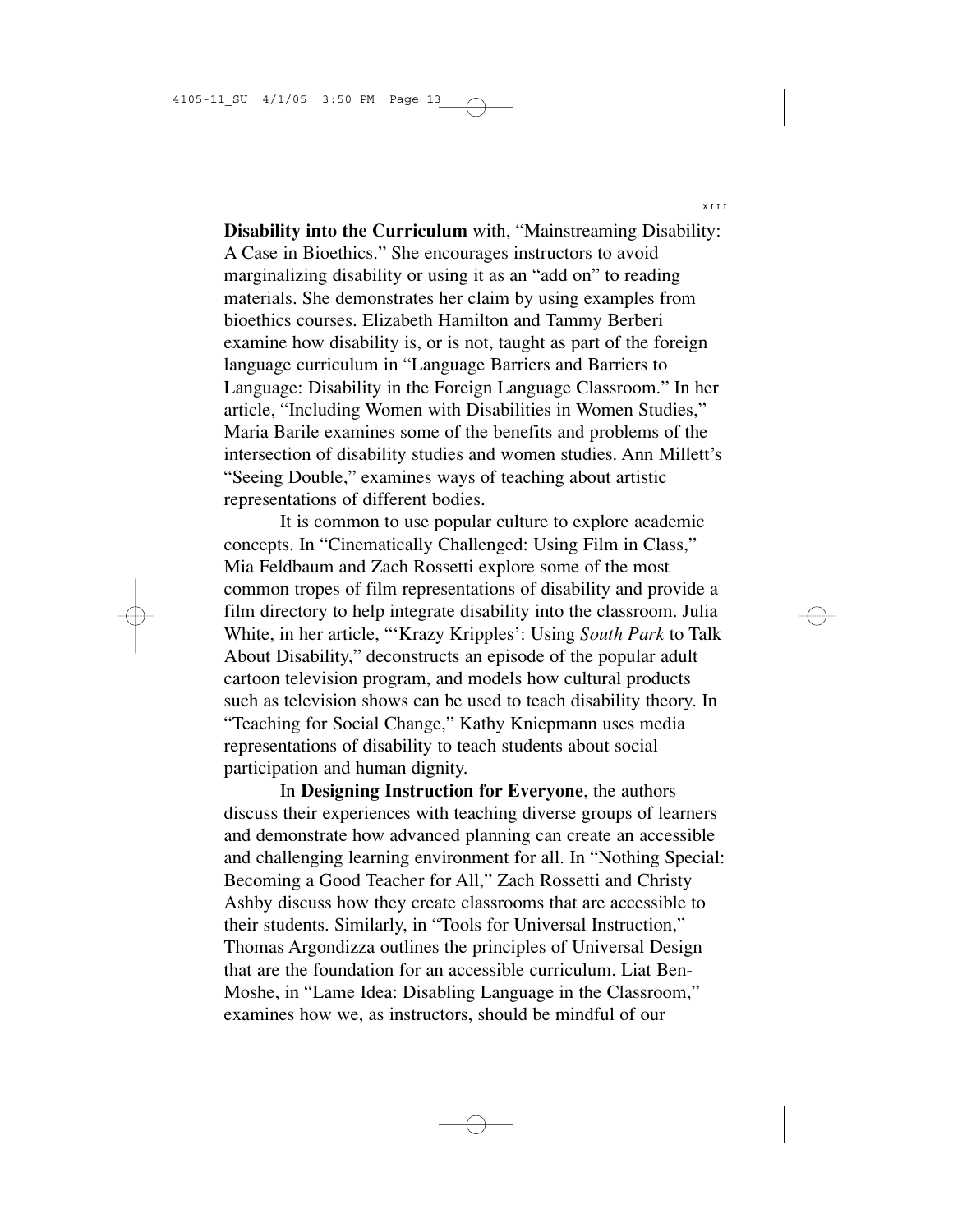language since the terminology we use may perpetuate abelist stereotypes. This section concludes with "Learning from Each Other: Syracuse University and the OnCampus Program" by Cheryl G. Najarian and Michele Paetow. They discuss the experiences of two teachers who participated in the On Campus program at Syracuse University; a program that supports students labeled with cognitive disabilities in their experiences at the university.

In the section **Students with Disabilities in the Classroom**, the book explores the classroom experience from the perspective of students with disabilities. Each of these articles narrates a personal experience of a student or group of students in the classroom. In "Being an Ally," Katrina Arndt and Pat English-Sand discuss how they, as instructors and non-disabled students, have worked to ally themselves with the disability rights movement and support their peers who have disabilities. "Adapting and 'Passing': My Experiences as a Graduate Student with Multiple Invisible Disabilities" by Elizabeth Sierra-Zarella and "We're not Stupid: My College Years as a Mentally Challenged Student" by Anthony Nocella, II, chronicle two specific students' experiences in higher education. In "Crucial Communication Triangle: Students With Disabilities, Faculty, and Disability Support Services" by Sara Pace and in "Signs of Inclusion: Using Sign Language Interpreters in the Classroom" by Jeremy L. Brunson, the authors discuss aspects of collaboration among faculty, students and auxiliary service providers. Crystal Doody and Julie Morse's "Legal Requirements for Students with Disabilities and Universities" makes sense of the requirements for classroom accessibility and inclusion from an American legal standpoint. The book concludes with a resource guide to help readers find further resources for making classrooms inclusive and integrating the disability perspective into curricula.

This book is by no means a complete account of all pedagogical issues pertaining to disability. It cannot, and does not cover all disciplines, all disabilities or all topics; however, we feel that the information presented in this volume can be applied to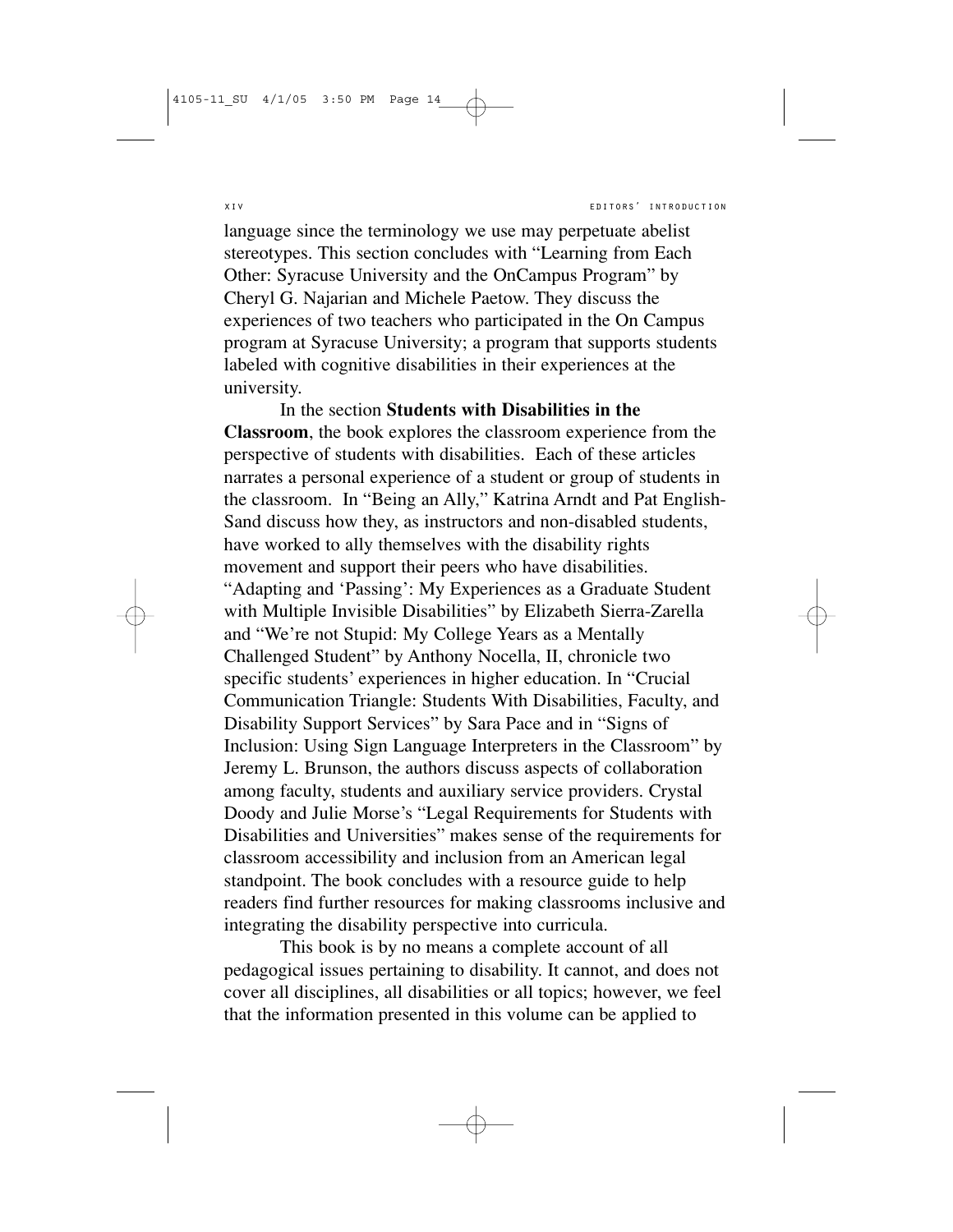most disciplines and all disabilities. We see this volume as a starting point. We invite you to engage with the content and ideas, to ask questions and to challenge yourselves and your colleagues to look at your curricula through the perspectives and ideas presented here.

## **References**

Charlton, J.I. (1998). *Nothing About Us Without Us: Disability Oppression and Empowerment*. Berkeley: University of California Press.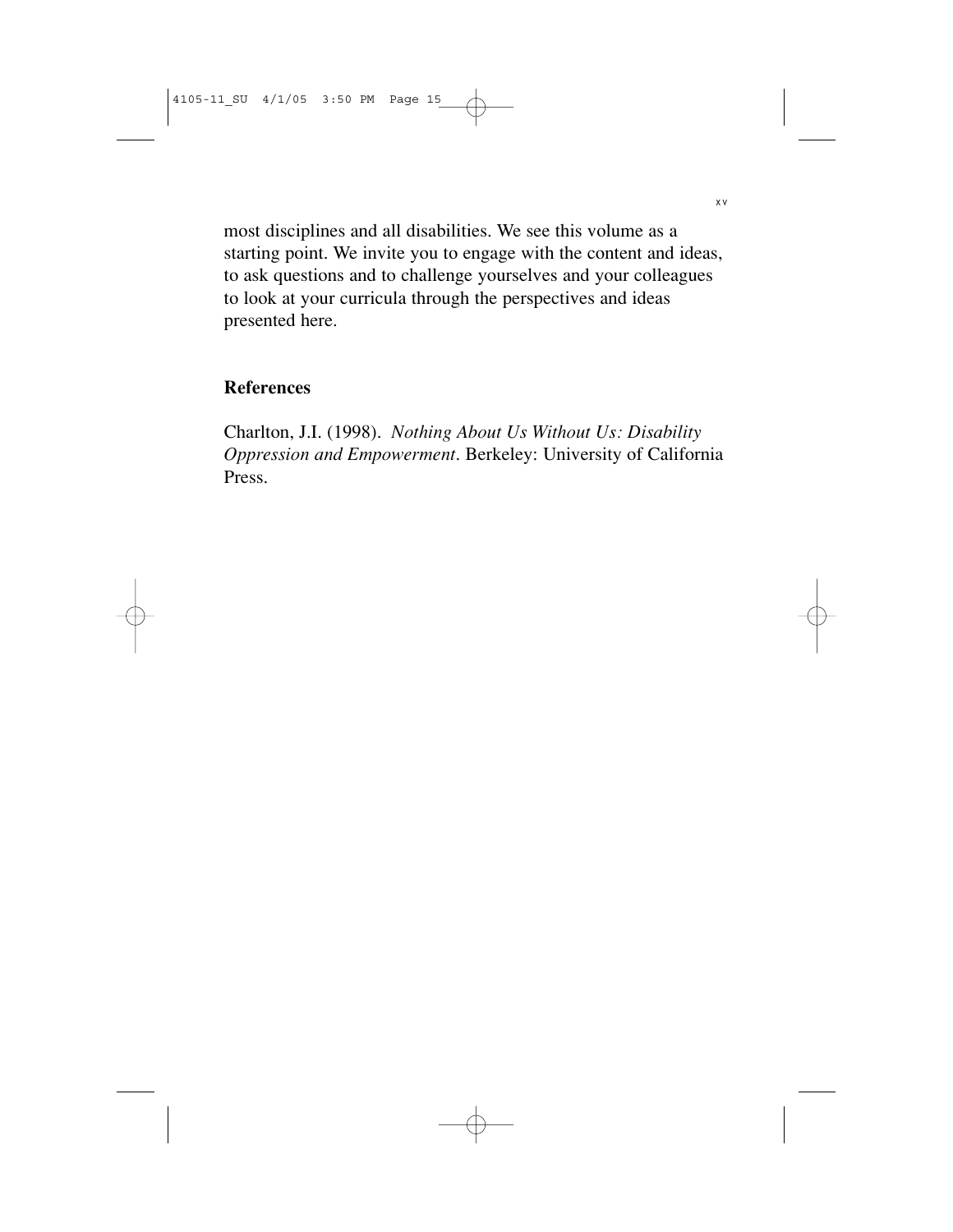## <span id="page-8-0"></span>**Resource Guide**

*Liat Ben-Moshe*

The following bibliography includes recent disability studies articles in selected disciplines.

For a fuller list of books, web sites, films and articles that engage with disability issues in different disciplines, access *Disability studies: Information and resources,* an online publication produced by the Center on Human Policy at Syracuse University: http://soeweb.syr.edu/thechp/Disability\_Studies\_2003\_current.html

For more information on disability issues in postsecondary education see *Beyond compliance: An information package on the inclusion of people with disabilities in postsecondary education*, another online publication produced by the same group available at: http://soeweb.syr.edu/thechp/BCCC\_PACKAGE.HTML

The print version does include reprints that cannot be re-produced on the web site. Print copies of both publications can be requested by writing to:

> Center on Human Policy Syracuse University 805 S. Crouse Ave. Syracuse, NY 13244-2280 or by calling the center at (315) 443-3851 or (800) 894-0826.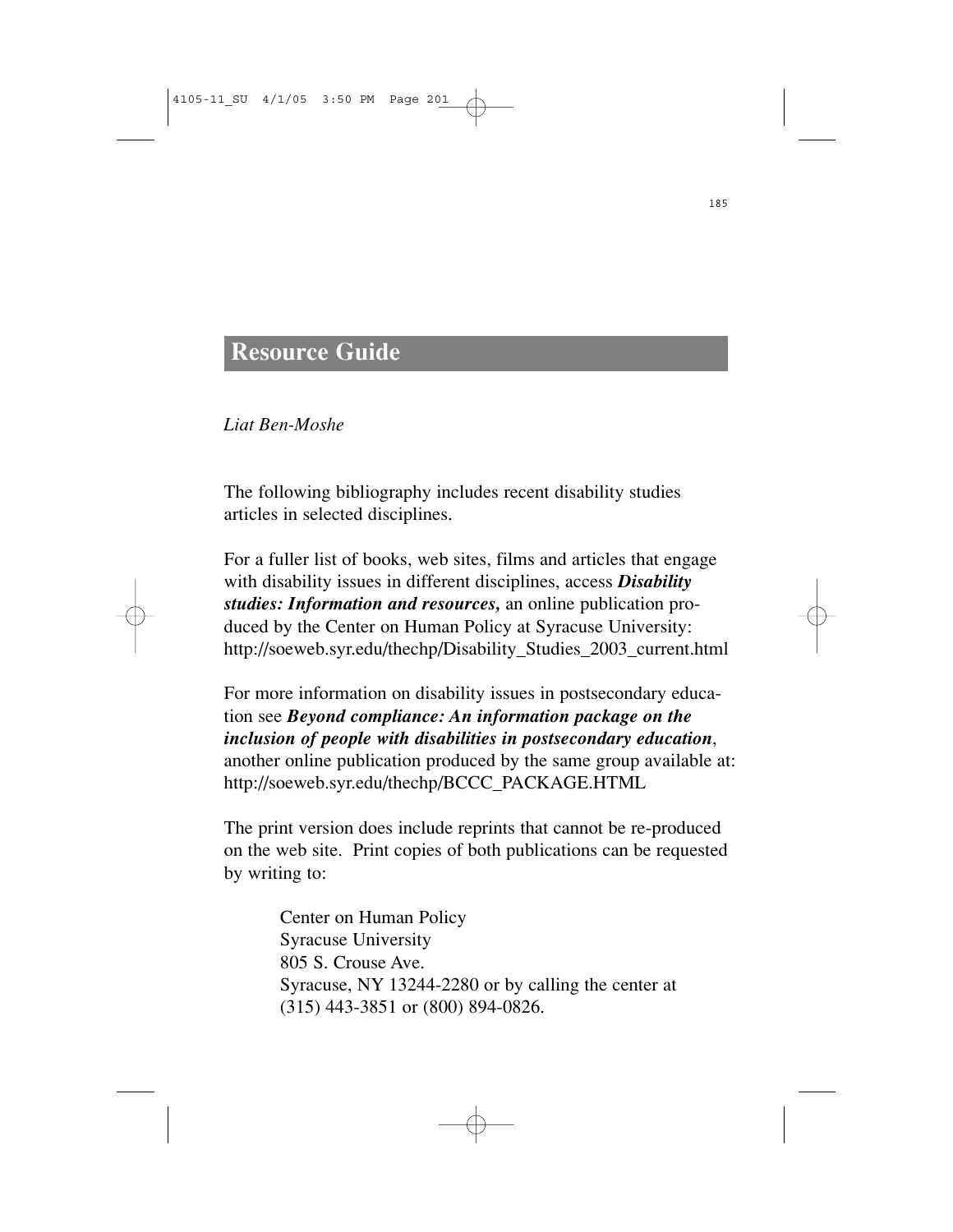186 **resource guide and the set of the set of the set of the set of the set of the set of the set of the set of the set of the set of the set of the set of the set of the set of the set of the set of the set of the set of** 

#### **Disability Studies Articles**

#### *Anthropology*

Colligan, S. (2001). The ethnographers body as text and context: Revisiting and revisioning the body through anthropology and disability studies. *Disability Studies Quarterly 21(3)*.

Kasnitz, D. & Shuttleworth, R. (2001). Anthropology anddisability studies. In L. Rogers & B. Swadener (Eds.), *Semiotics and dis/ability: Interrogating categories of difference* (pp. 1941). Albany, NY: SUNY Press.

Kasnitz, D. & Shuttleworth, R. (Eds.) (2001, Summer). Theme: Engaging Anthropology in Disability Studies [Special issue]. *Disability Studies Quarterly, 21(3)*, 217.

Shuttleworth, R. and Kasnitz, D. (2003). Special topics in social/cultural anthropology: Anthropology & disability. In L. Schlesinger & D. Taub (Eds.), *Instructional materials for sociology and disability studies*. Albany, N.Y.: SUNY Press.

Willett, J. & Deegan, M.J. (2001). Liminality and disability: Rites of passage and community in hypermodern society. *Disability Studies Quarterly, 21(3),* 137-152.

#### *Bioethics*

Amundson, R. (2000). Against Normal Function. *Studies in History and Philosophy of Biological and Biomedical Sciences*, 31(1): 33-53.

Andrews, L., & Hibbert, M. (2000). Courts and wrongful birth: Can disability itself be viewed as a legal wrong? In L. Francis & A. Silvers (Eds.), *Americans with disabilities: Exploring implications of the law for individuals and institutions* (pp. 318-330). New York: Routledge.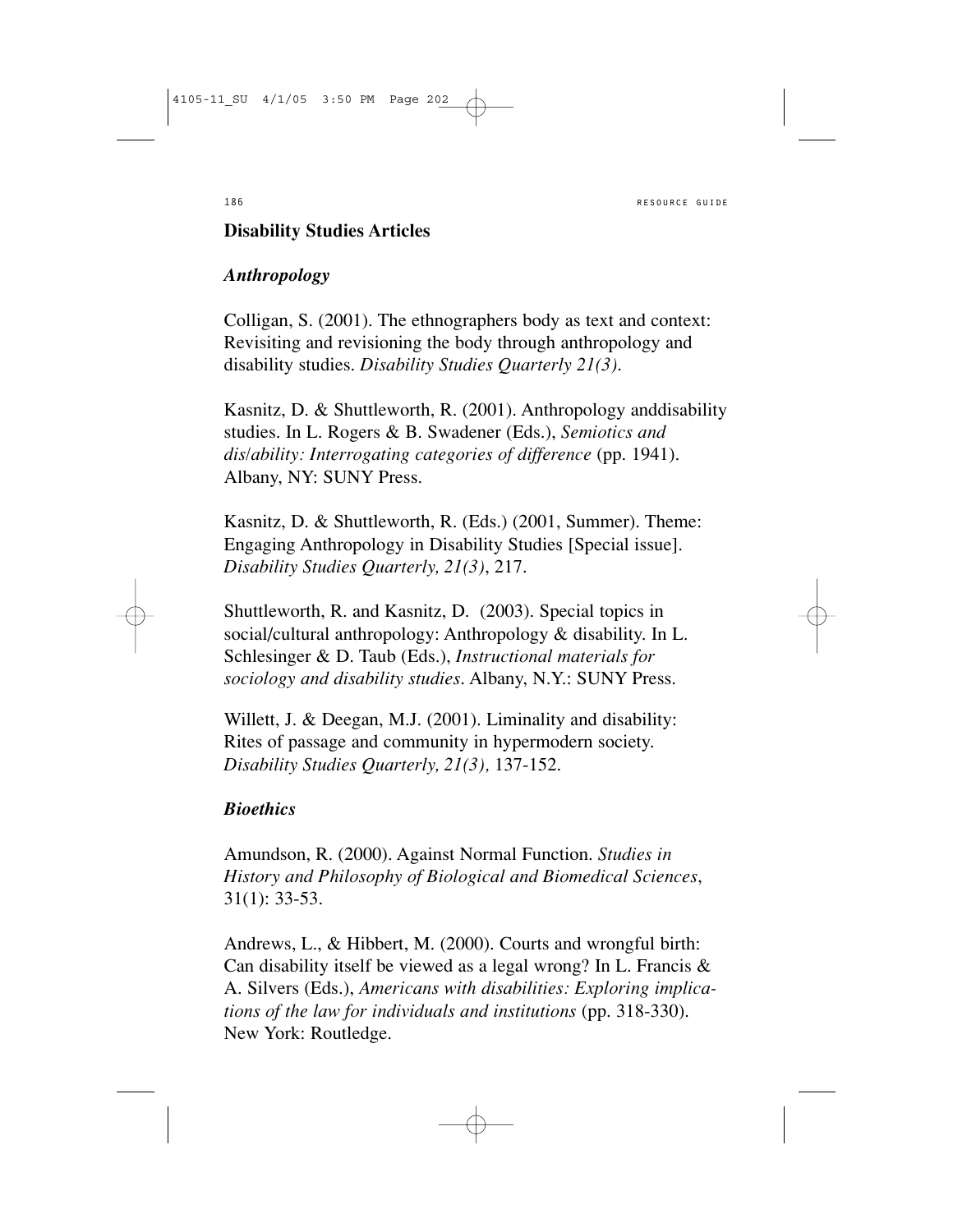Asch, A. (2000). Why I haven't changed my mind about prenatal diagnosis: Reflections and refinements. In E. Parens & A. Asch (Eds.), *Parental testing and disability rights* (pp. 234-258). Washington, D.C.: Georgetown University Press.

Bickenbach, J. (1998). Disability and life-ending decisions. In M. Battin, R. Rhodes & A. Silvers (Eds.), *Physician-assisted suicide: Expanding the debate* (pp. 123-132). New York: Routledge.

Brock, D. (2000). Health care resource prioritization and discrimination against persons with disabilities. In L. Francis & A. Silvers (Eds.), *Americans with disabilities: Exploring implications of the law for individuals and institutions* (pp. 223- 235). New York: Routledge.

Buchanan, A. (1996). Choosing who will be disabled: Genetic intervention and the morality of inclusion. *Social Philosophy and Policy*, *13(2)*, 18-46.

Green, R. (1997). Prenatal autonomy and the obligation not to harm one's child genetically. *Journal of law, medicine and ethics*, 25, 5-15.

Groce, N. E., Chamie, M. & Me, A. (1999). Measuring the quality of life: Rethinking the World Banks's disability adjusted life years. *International Rehabilitation Review*, 49(1 & 2): 12-15.

Jennings, B. (2000). Technology and the genetic imaginary: Prenatal testing and the construction of disability. In E. Parens & A. Asch (Eds.), *Parental testing and disability rights* (pp. 124- 144). Washington, D.C.: Georgetown University Press.

Pfeiffer, D. (1994). Eugenics and Disability Discrimination. *Disability & Society*, 9(4): 481-99.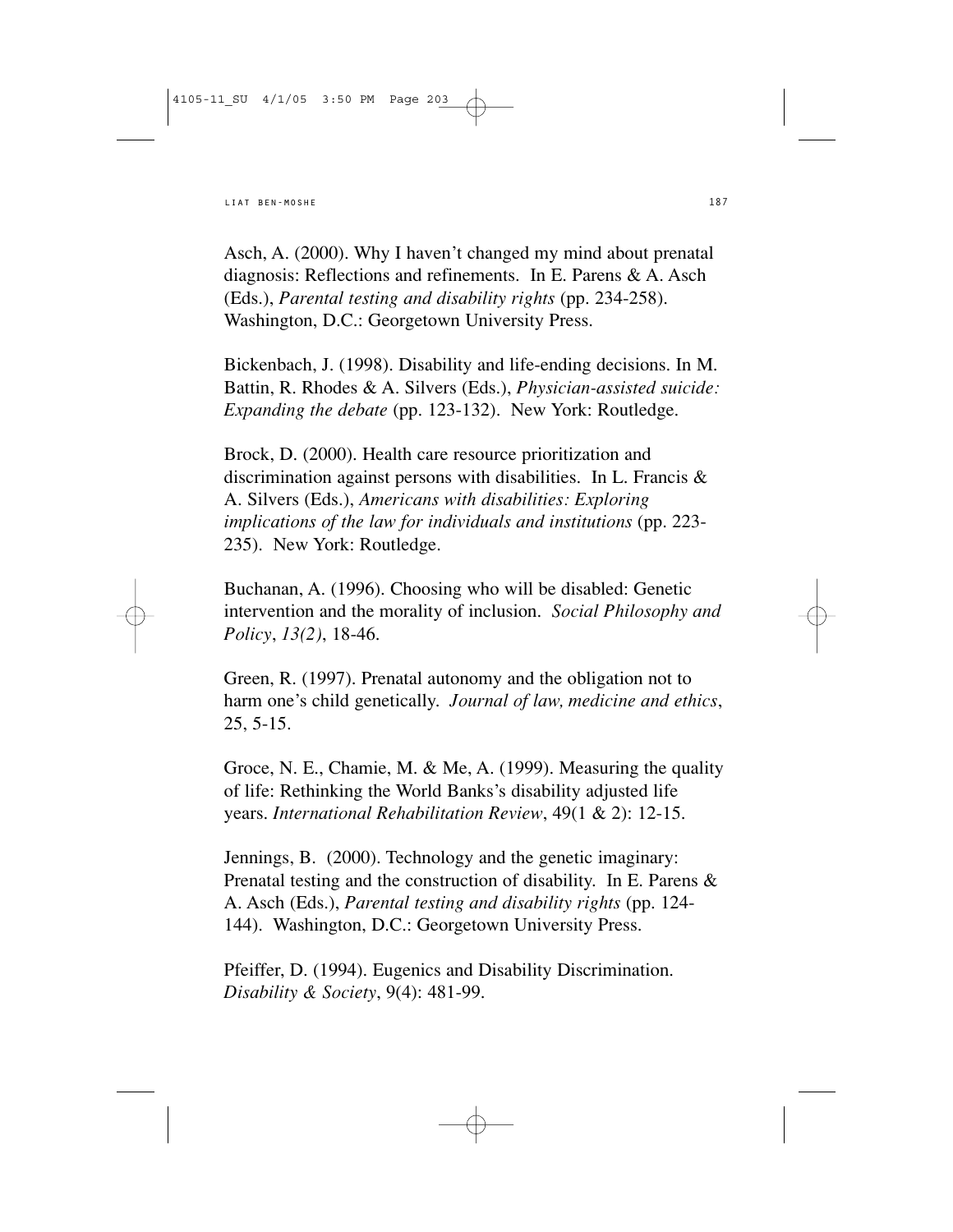Rock, P. J. (1996). Eugenics and Euthanasia: A cause for concern for disabled people, Particularly disabled women. *Disability & Society*, 11(1, March): 121-127.

Silvers, A. (1998). Protecting the innocents from physicianassisted suicide. In M. Battin, R. Rhodes, & A. Silvers (Eds.), *Physician-assisted suicide: Expanding the debate* (pp. 133-148). New York: Routledge.

Silvers, Anita. (1995). Reconciling Equality to Difference: Caring (f)or Justice for People with Disabilities. *Hypatia*, 10(1): 30-55.

#### *Composition and Rhetoric*

Brueggemann, B., Cheu, J., Dunn, P. A., Feldmeier-White, L. & Heifferon, B. A. (2001). Becoming visible: Lessons in disability. *College Composition and Communication,* 52(3), 368- 98.

Barber-Fendley, K. & Hamel, C. (2004). A new visibility: An argument for alternative assistance writing programs for students with learning disabilities. *College Composition and Communication,* 55(3).

Brueggemann, B. (2001). An enabling pedagogy: Meditations on writing and disability. *JAC: Journal of Advanced Composition,* 21(4), 791-820.

Lewiecki-Wilson, C., (2001). Doing the right thing vs. disability rights: A response to Ellen Barton. *JAC: Journal of Advanced Composition,* 21(4).

McRuer, R. (2004). Composing bodies; or, de-composition: Queer theory, disability studies, and alternative corporealities" *JAC: Journal of Advanced Composition,* 24(1).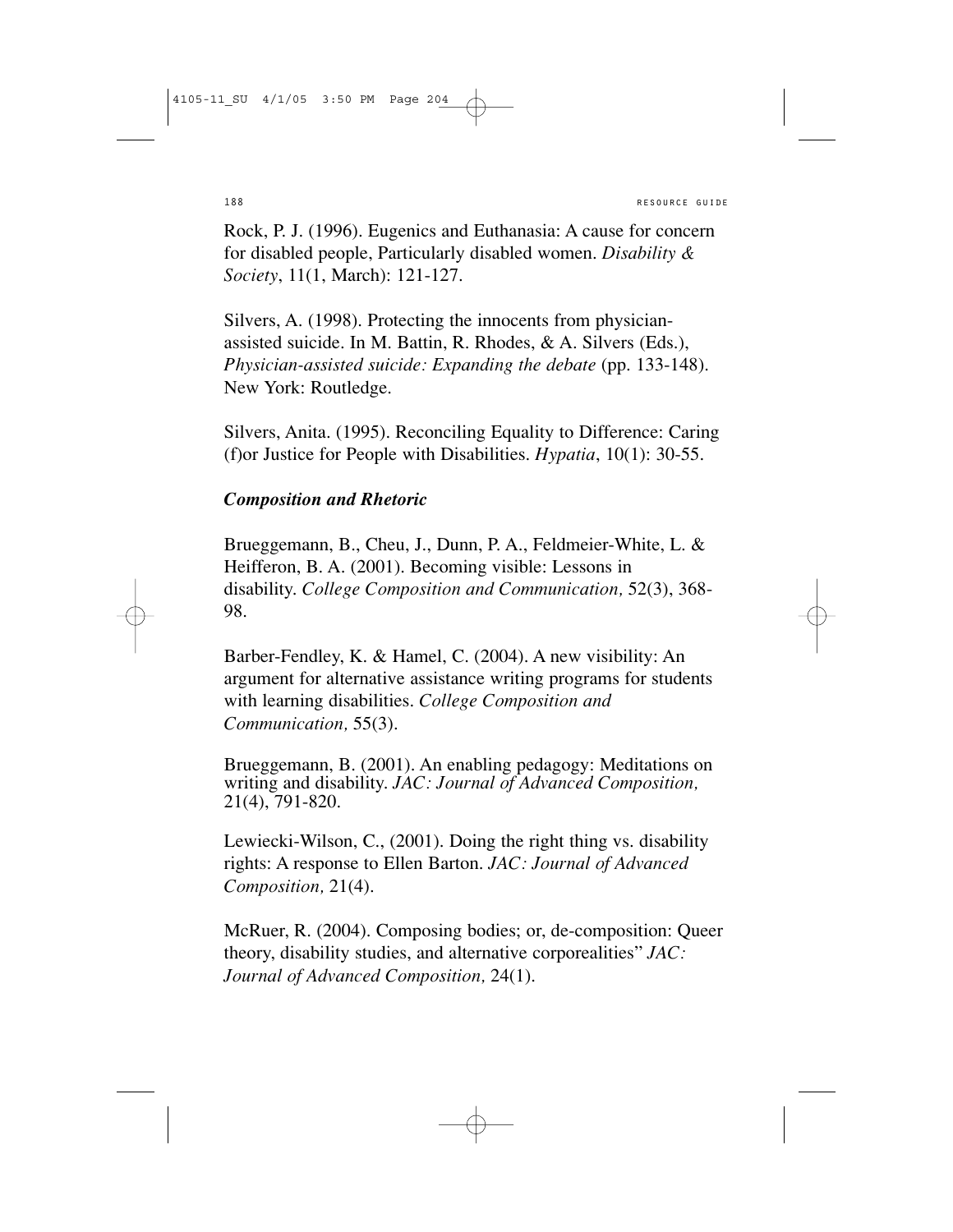Morse, T. A., Lewiecki-Wilson, C., Lindblom, K., Dunn, P. A., Brueggemann, B., Kleege, G., Stremlau, T. M., Erin, J., & Wilson, J. C. (2003). Symposium: Representing disability rhetorically [Special issue]. *Rhetoric Review,* 22(2), 154-202.

#### *Drama*

Disability and Performance [Special issue]. (2001, summer) *Contemporary Theatre Review*, 11.

Garland-Thomson, R. (2000). Staring Back: Selfrepresentations of disabled performance artists. *American Quarterly*, 52(2): 334-38.

### *Education*

Gabel S. & Danforth S. (Eds.) (2004, Spring). Theme: Education and Disability Studies [Special issue]. *Disability Studies Quarterly.* 24(2)

Baker, B. (2002). The hunt for disability: The new eugenics and the normalization of school children. *Teachers College Record,*  104(4), 663-703.

Davis, L., & Linton, S. (1995, Fall). Disability Studies [Special issue]. *Radical Teacher,* No. 47.

Erickson, K. A. (2000). All children are ready to learn: An emergent versus readiness perspective in early literacy assessment. *Seminars in Speech and Language,* 21(3), 193-203.

Gabel, S. (Ed.). (2001). "I wash my face with dirty water": Narratives of disability and pedagogy. *Journal of Teacher Education,* 52(1), 31-47.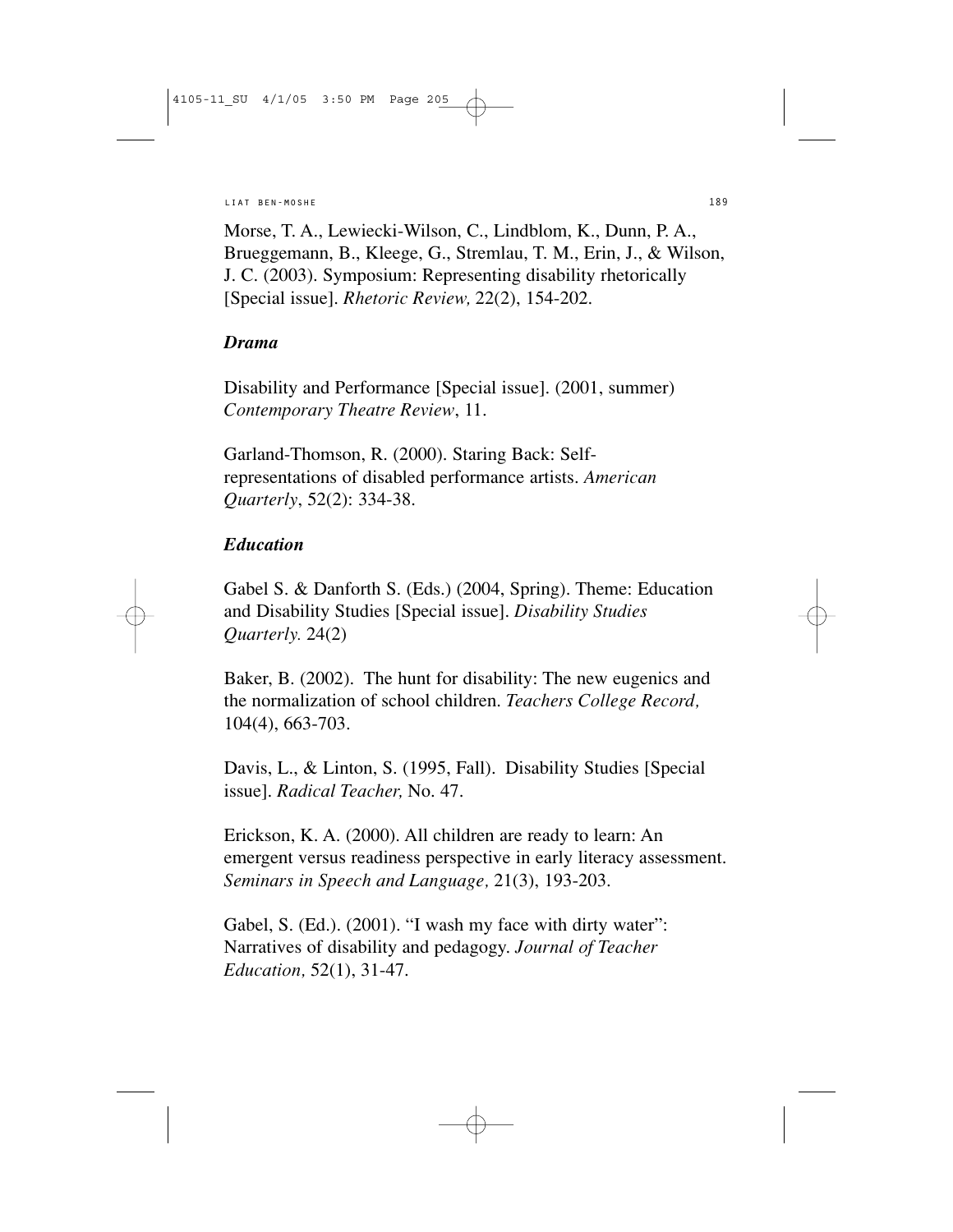Giangreco, M. F., Luiselli, T. E, & MacFarland, S. Z. C. (1997). Helping or hovering? Effects of instructional assistant proximity on students with disabilities. *Exceptional Children,* 64:1, 7-18.

Hehir, T. (2002, Spring). Eliminating ableism in education. *Harvard Education Review, 72(1)*.

Kliewer, C. & Biklen, D. (2001). "School's not really a place for reading": A research synthesis of the literate lives of students with severe disabilities. *JASH,* 26(1), 1-12.

Ware, L.P. (2001). Writing, identity, and the other: Dare we do disability studies? *Journal of Teacher Education,* 52(2)*,* 107-123.

Watts, I.E. & Erevelles, N. (2004). These deadly times: Reconceptualizing school violence by using critical race theory and disability studies. *American Educational Research Journal,* 41(2), 271-299.

#### *Engineering and students with disabilities*

*The higher education academy engineering subject centre*. Loughborough University. Available on the World Wide Web: http://www.ltsneng.ac.uk/er/dis/index.asp

Hopkins, C, Jackson, D., Tennant, J. & Wilson, A. (2002). *LTSN engineering guide: Working with disabilities*. Loughborough University. Available on the World Wide Web: http://www.ltsneng.ac.uk/downloads/disability\_Guide\_web.pdf

#### *Exact sciences*

Amundson, R. (2000). Against normal function. *Studies in History and Philosophy of Biological and Biomedical Sciences,* 31(C), 33- 53.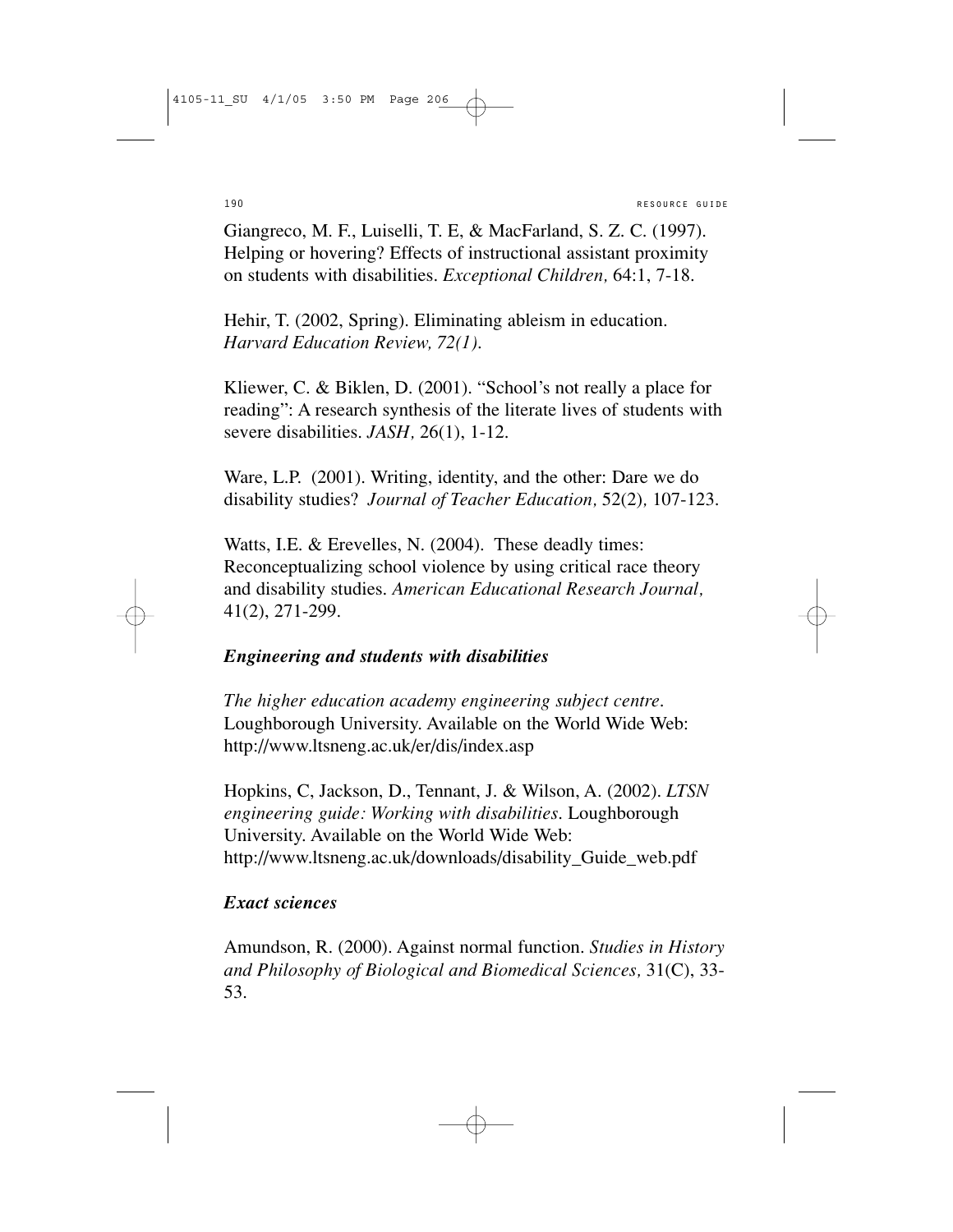Amundson, R. (2000). Biological normality and the ADA. In L. Pickering Francis & A. Silvers (Eds.), *Americans with disabilities: Exploring implications of the law for individuals and institutions* (pp. 102-110)*.* New York: Routledge.

Hopkins, C. (1999). *Disabled person: Able scientist, technologist*. England: Nottingham Trent University.

Rousso, H. (1997). Seeing the world anew: Science and disability. In N. Kreinberg & E. Wahl (Eds.), *Thoughts and needs: Equity in mathematics and science education*. American Association for the Advancement of Science.

#### *Geography*

Butler, R. & Bowlby, S. (1997). Bodies and spaces: an exploration of disabled people's experiences of public space. *Environment and Planning D: Society and Space,* 15, 411-433.

Butler, R. (1999). Double the trouble or twice the fun? Disabled bodies in the gay community. In R. Butler & H. Parr (Eds.), *Mind and body spaces: Geographies of illness, impairment and disability* (pp. 203-220). London and New York: Routledge.

Chouinard, V. (1997). Making space for disabling differences: Challenging ableist geographies. *Environment and Planning D: Society and Space*, 15(4), 379-386.

Chouinard, V. (1999). Being out of place: Disabled women's explorations of ableist spaces. In E. Teather (Ed.), *Embodied geographies: spaces, bodies and rites of passage.* London and New York: Routledge.

Chouinard, V. (1999). Life at the margins: disabled women's explorations of ableist spaces. In E. K. Teather (Ed.), *Embodied geographies: Spaces, bodies and rites of passage* (pp. 142-156). London & New York: Routledge.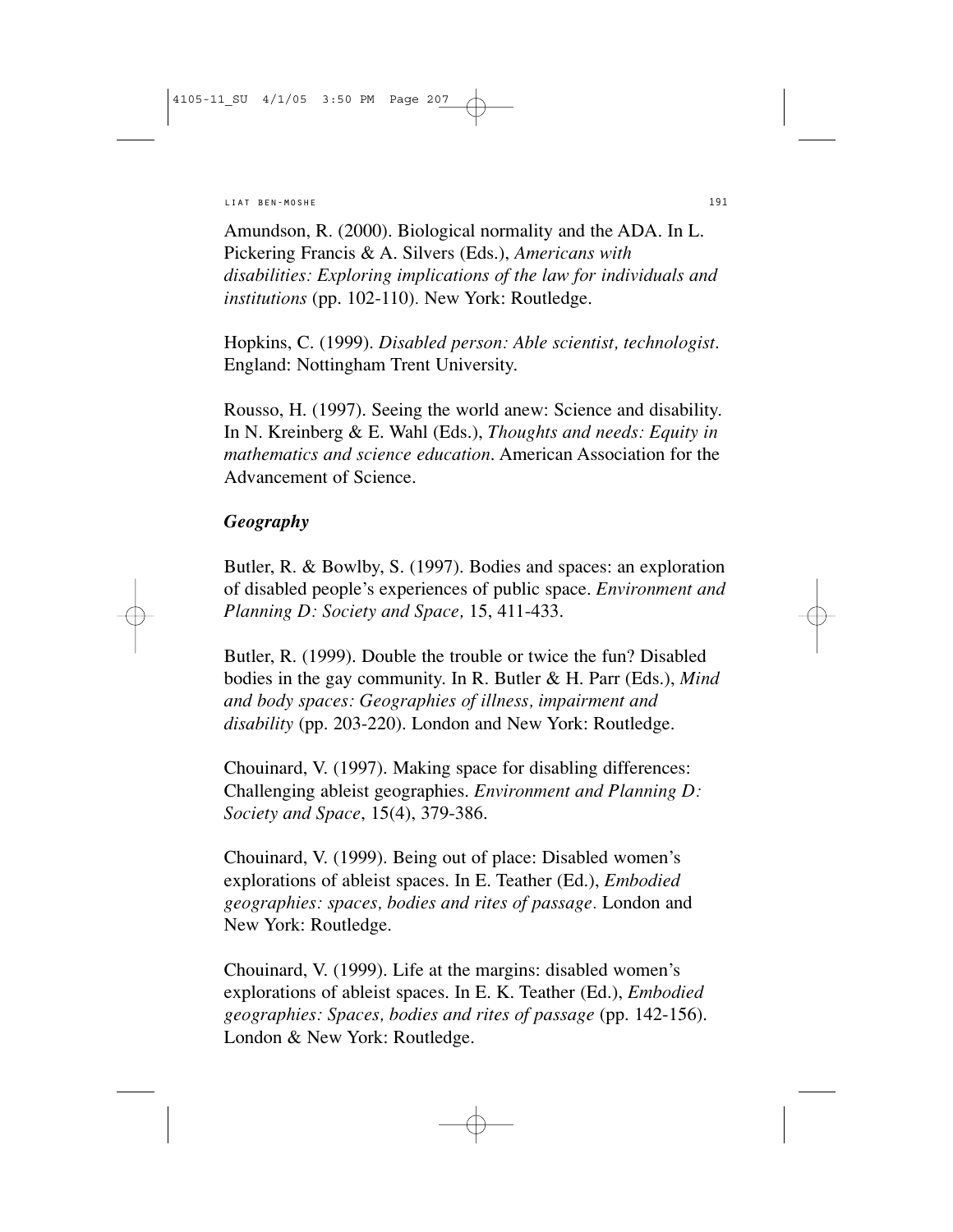Chouinard, V. (2002). What's My Life Got to Do with Yours?: Why Disability is Every Woman's Issue. In P. Downe & L. Biggs (Eds.), *Reader in women's studies*. Nova Scotia: Fernwood Press.

Chouinard, V. & Crooks, V. (2003). Disability in Society and Space. *Canadian Geographer,* 47(4).

Dorn, M., & Metzel, D. (Eds.) (2001, Fall). Theme: Disability geography: Commonalities in a world of differences [Special issue]. *Disability Studies Quarterly,* 21(4).

Gleeson, B. (2000). Disability and the Open City. *Urban Studies*, 38(2): 251-65.

Imrie, R. (2000). Disabling Environments and the Geography of Access Policies and Practices. *Disability & Society*, 15(1): 5- 24.

Imrie, R. (2001). Barriered and bounded places and the spatialities of disability. *Urban Studies,* 38(2)*,* 231-237.

Kitchin, R. (1998). "Out of place," "knowing one's place": Towards a spatialised theory of disability and social exclusion. *Disability and Society*, 13(3)*:* 343-356.

Kitchin, R. (1999). Creating an awareness of Others: Highlighting the role of space and place. *Geography,* 84(1), 45-54.

Kitchin, R. (1999). Ethics and morals in geographical studies of disability. In J. Proctor & D. Smith (Eds.), *Geography and ethics: Journeys through a moral terrain* (pp. 223-236). London & New York: Routledge.

Kitchin, R. & Wilton, R. (Eds.). (2000). Disability, Geography and Ethics [Special issue]. *Ethics, Place and Environment*, 3(1): 61- 102.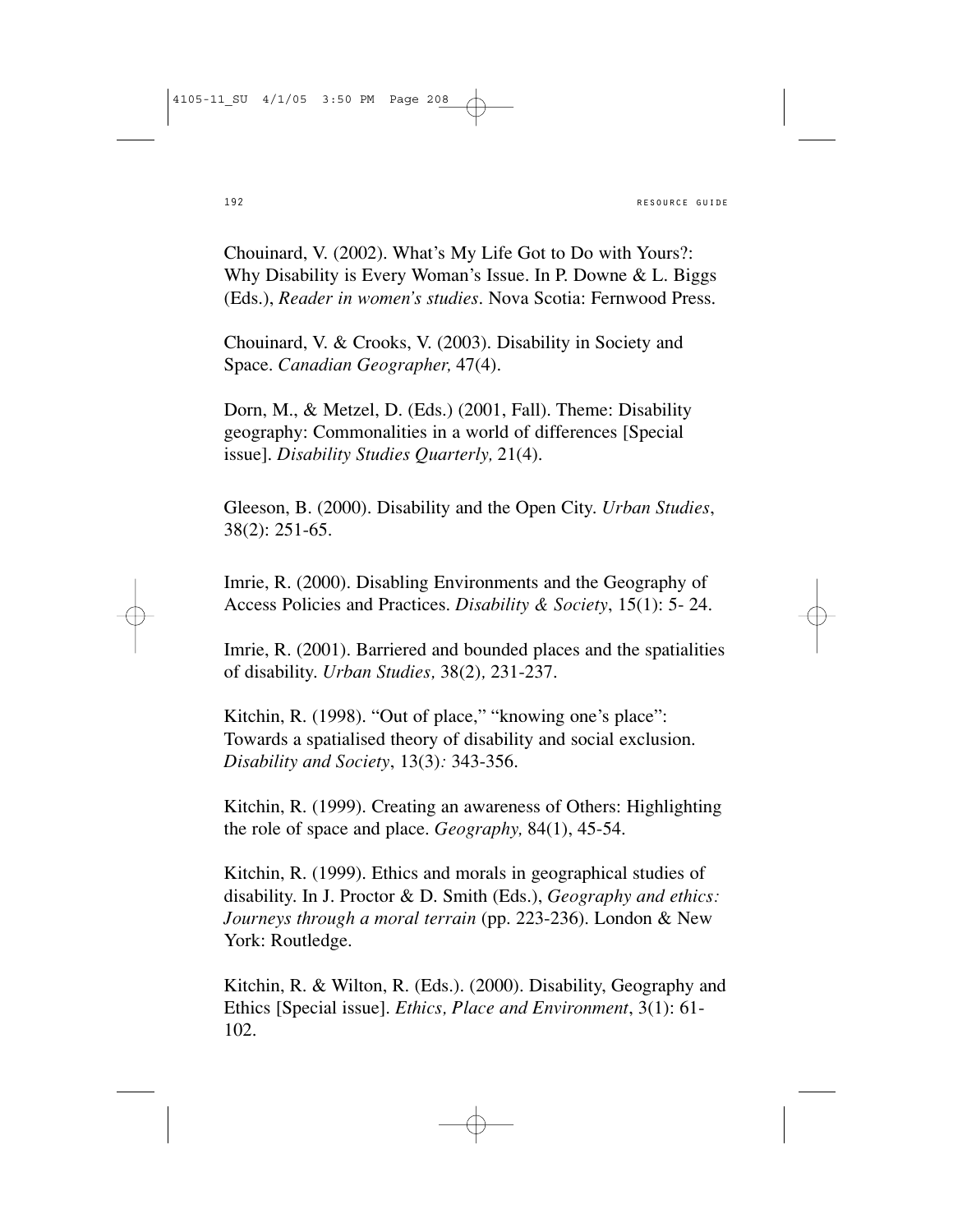Kitchin, R. (2001). Disability and inclusive landscapes. *Teaching Geography,* 26(2), 81-85.

Kitchin, R. & Law, R. (2001). The socio-spatial construction of disabled-access toilets. *Urban Studies,* 32, 287-298.

Metzel, D. & Dorn, M., (2004, Summer). Theme: Disability & Geography II [Special issue]. *Disability Studies Quarterly,* 24(3).

Park, D. C., Radford, J. P., & Vickers, M. H. (1998). Disability studies in human geography. *Progress in Human Geography,*  22(2), 208-233.

Stienstra, D. (2002). DisAbling globalisation: Rethinking global political economy with a disability lens. *Global Society,* 16(2), 109-121.

Wilton, R. (2000). Grounding hierarchies of acceptance: The social construction of disability in Nimby conflicts. *Urban Geography,* 21(7), 586-608.

#### *History*

Baynton, D. (2001). Disability and the justification of inequality in American history. In P. Longmore and L. Umansky, (Eds.), *The new disability history: American perspectives* (pp 33-57). New York: New York University Press.

Kudlick, C. J. (2003). Disability history: Why we need another 'Other.' *American Historical Review*, 108(3)

Longmore, P. K. & Goldberger, D. (2000). The League of the Physically Handicapped and the Great Depression: A Case Study in the New Disability History. *Journal of American History*, 87(3), 888-922.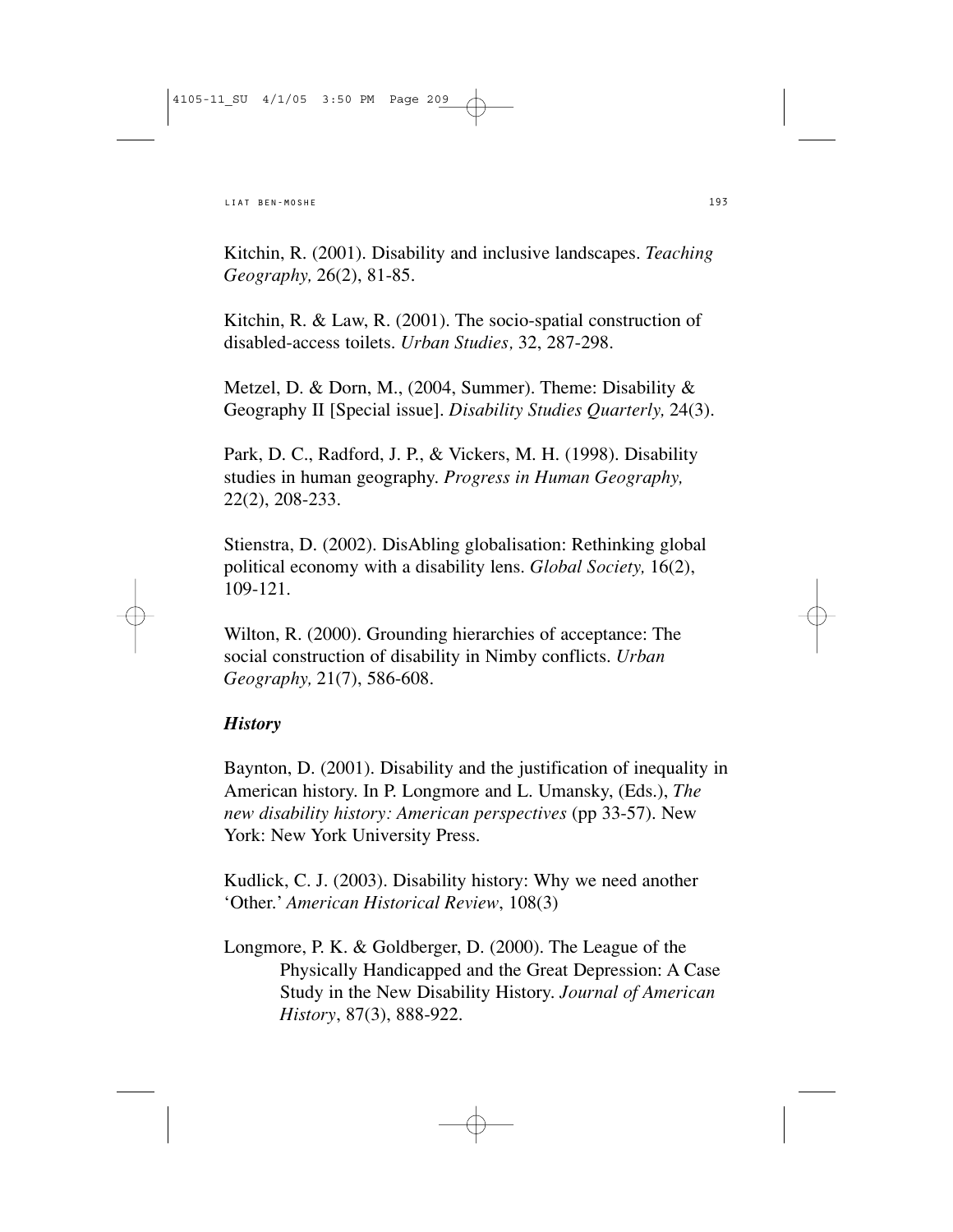194 resource guide and the set of the set of the set of the set of the set of the set of the set of the set of the set of the set of the set of the set of the set of the set of the set of the set of the set of the set of t

#### *Instructional design*

Burgstahler, S. (2001). Universal design of instruction. *DO-IT Web site*. University of Washington. Available on The World Wide Web: http://www.washington.edu/doit

Meyer, A. & Rose, D. H. (2000). Universal design for individual differences. *Educational Leadership,* 58(3), 39-43.

Orkwis, R. (2003). Universally designed instruction*. ERIC Clearinghouse on Disabilities and Gifted Education.* Available on the World Wide Web: http://ericed.org

Pisha, B. & Coyne, P. (2001). Smart from the start: The promise of universal design for learning. *Remedial and Special Education,* 22(4), 197-203.

#### *Law and policy*

Bagenstos, S. R. (2000) Subordination, Stigma, and "Disability." *Virginia Law Review*, 86(3): 397-534.

Batavia, A. I. & Schriner, K. (2001). The Americans with Disabilities Act as engine of social change: Models of disability and the potential of a Civil Rights approach. *Policy Studies Journal,* 29(4), 690-702.

Blanck, P. D., Millender, M. (2000). Before disability civil rights: Civil War pensions and the politics of Disability in America. *Alabama Law Review*, 52(1).

Blanck P. & Schartz, H. (Eds.) (2005). Corporate Culture and Disability [Special issue]. *Behavioral Sciences and the Law*,  $23(1)$ .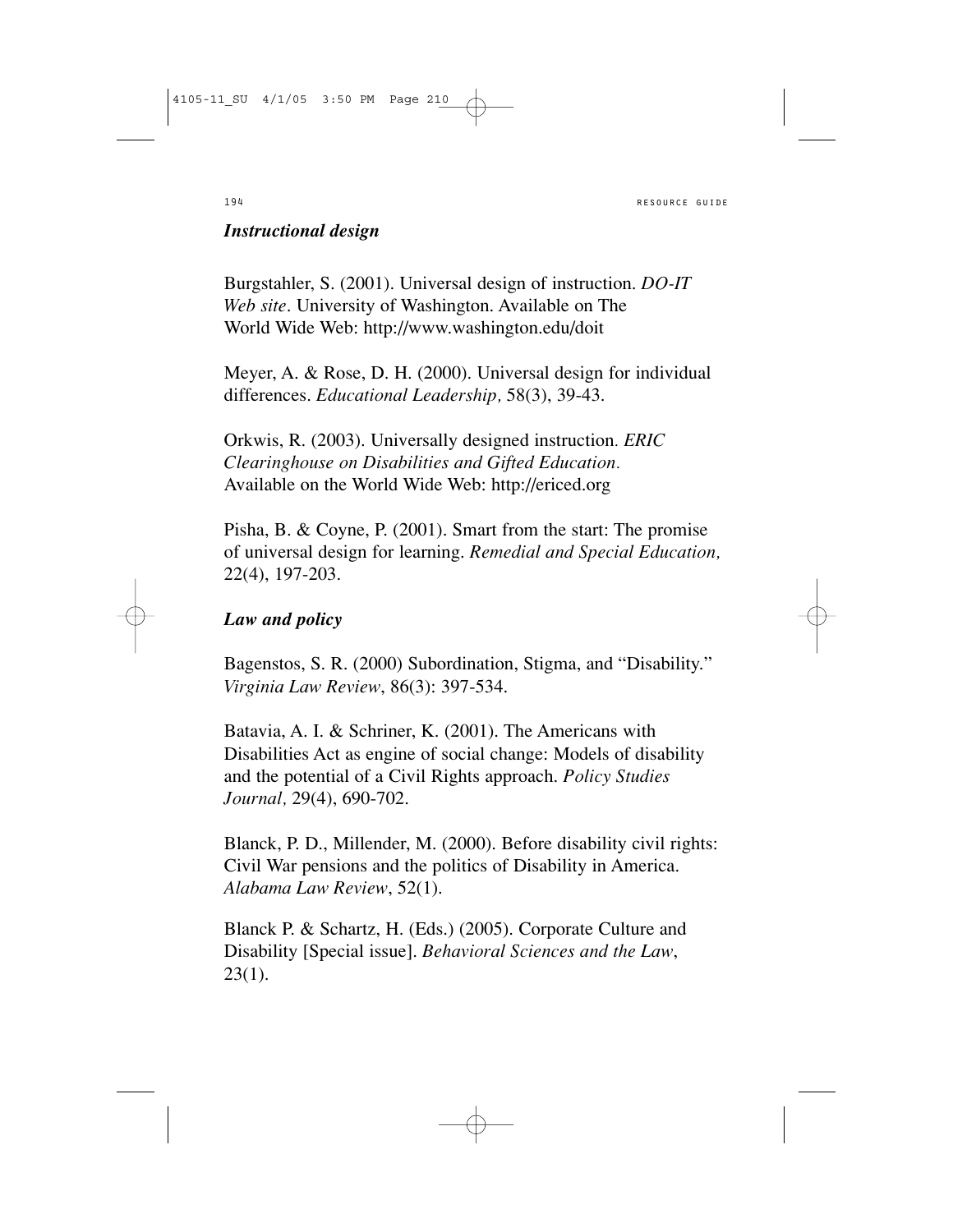Burkhauser, R. V. & Daly, M. C. (1996). The potential impact on the employment of people with disabilities. In J. West (Ed.), *Implementing the Americans with Disabilities Act* (pp. 153-191). Cambridge, MA: Milbank Memorial Fund, Blackwell.

Burkhauser, R. V. (1997). Post-ADA: Are people with disabilities expected to work? *The Annals of the American Academy of Political and Social Science*, 549 (January), 71-83.

Finkelstein, V. (1993). Disability: A social challenge or an administrative responsibility. In Swain, J., Finkelstein V., French S. and Oliver, M. (Eds) *Disabling Barriers- Enabling Environments.* London: Sage and Open University Press

Mayerson, A. B. & Mayer, K. S. (2000). Defining disability in the aftermath of Sutton. Where do we go from here? *Human Rights*, Vol. 27, No 1: A publication of the American Bar Association.

O'Day, B., Schartz H. and Blanck P. (Eds.) (2002). Disability, public policy and employment [Special issue]. *Behavioral Sciences and the Law*, 20(6)

O'Day, B., Schartz H. and Blanck P. (Eds.) (2003). Disability, Public Policy and Employment [Special issue]. *Behavioral Sciences and the Law*, 21(1)

Russell, M. (2000). Backlash, the Political Economy, and Structural Exclusion. *Berkeley Journal of Employment and Labor Law*, 21(1): 335-66.

Scotch, R. (2000). Models of Disability and the Americans with Disabilities Act. *Berkeley Journal of Employment and Labor Law*, 21(1): 213-22.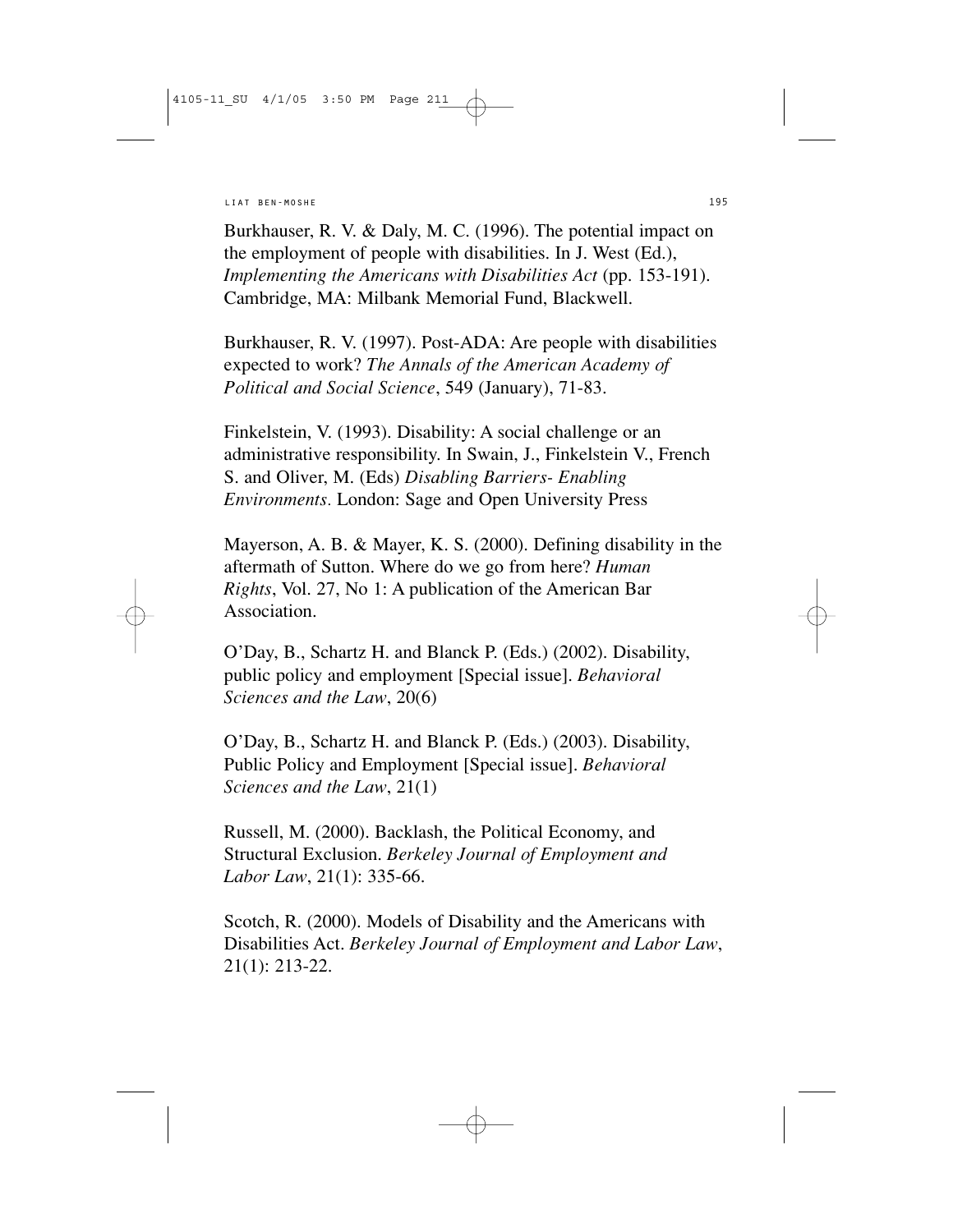Scotch, R. (2001). American disability policy in the twentieth century. In Longmore, P. and Umansky, L. (Eds) *The New Disability History: American Perspectives*. New York: NYU Press

Scotch, R. & Schriner, K. (1997). Disability as human variation: Implications for policy. *Annals of the American Academy of Political and Social Science*; Thousand Oaks

Silverstein, R. (2000). Emerging Disability policy framework: A guidepost for analyzing public policy. *Iowa Law Review*, 85(5): 1691-1806.

#### *Philosophy*

Kittay, E. F. & Gottlieb, R. (Eds.) (2001, October). Embodied values: Philosophy and disabilities [Special issue]. *Social Theory and Practice: An International Journal of Social Philosophy*, 27 (4)

### *Psychology*

Beresford, P. (2000). What have madness and psychiatric system survivors got to do with disability and disability studies? *Disability & Society*, 15(1): 167-72.

Olkin, R. & Pledger, C. (2003, April). Can Disability Studies and Psychology Join Hands? *American Psychologist*.

Marks, D (ed.) (2002, Summer). Theme: Counseling, Therapy, and Emancipatory Praxis [Special issue]. *Disability Studies Quarterly*, 22(3)

Roach, A. T. (2003). In search of a paradigm shift: What disability studies can contribute to school psychology. *Disability Studies Quarterly*, 23 (3/4)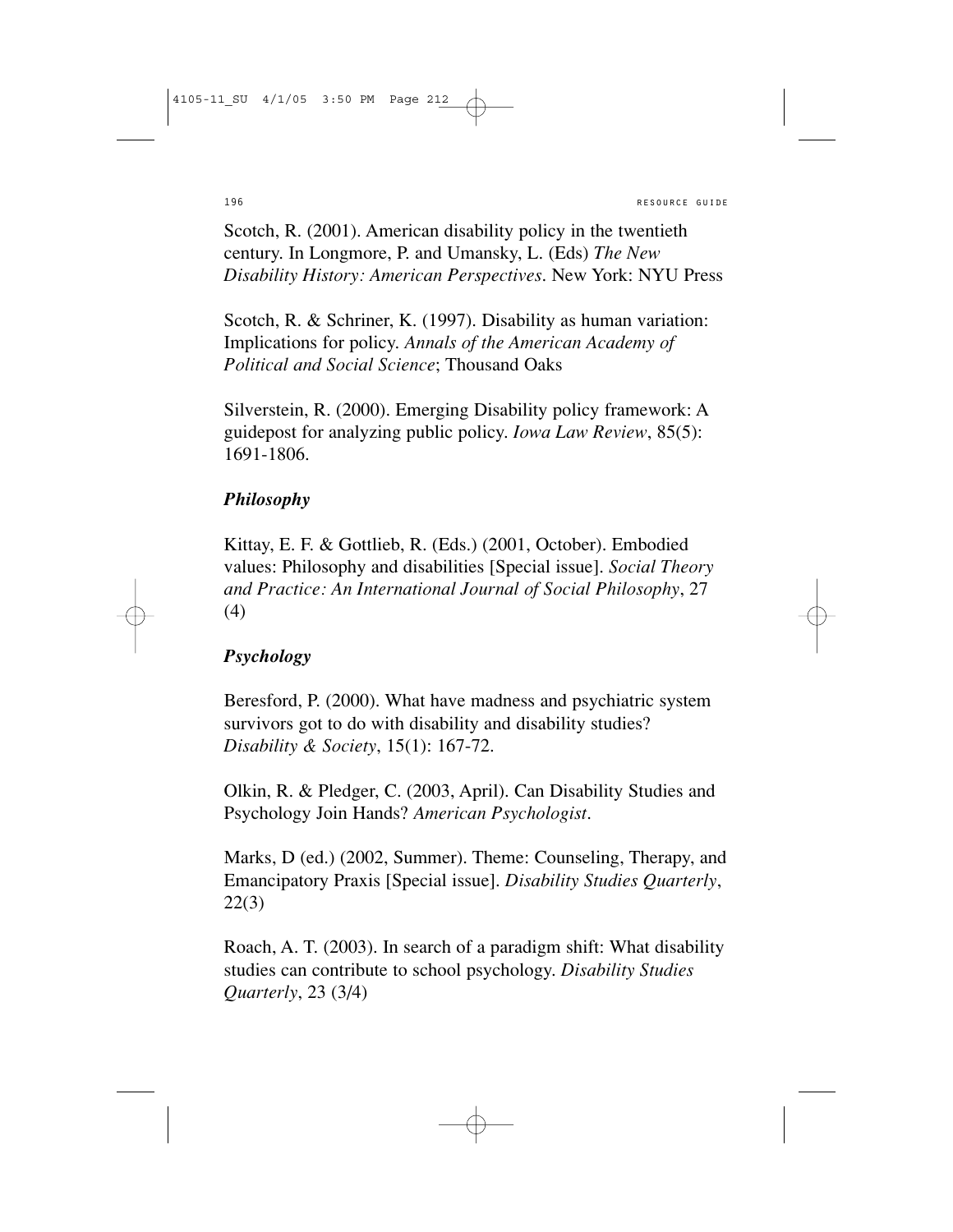### *Queer studies*

Atkins, D. & Marston, C. (1999). Creating accessible queer community: Intersections and fractures with dis/ability praxis. *Journal of Gay, Lesbian, and Bisexual Identity*, 4(1), 3-21.

Butler, R. (1999). Double the trouble or twice the fun? Disabled bodies in the gay community. In R. Butler & H. Parr (Eds.), *Mind and body spaces: Geographies of illness, impairment and disability* (pp. 203-220). London and New York: Routledge.

Samuels, E. (2003). My body, my closet: Invisible disability and the limits of coming-out discourse. *GLQ: A Journal of Lesbian and Gay Studies,* 9(1-2), 233-255.

Tremain, S. (Ed.). (1998, Summer). Theme, Disability studies queered [Special issue]. *Disability Studies Quarterly,* 18(3).

McRuer, R. & Wilkerson, A. (Eds.). (2003). Desiring disability: Queer theory meets disability studies [Special issue]. *GLQ: A Journal of Lesbian and Gay Studies,* 9(1-2), 233-255.

#### *Sociology*

Barnes, C. (1998). The social model of disability: A sociological phenomenon ignored by sociologists? In T. Shakespeare (Ed.), *The disability reader*. London: Continuum.

Gordon, B. & Rosenblum, K. (2001). Bringing disability into the sociological frame: A comparison of disability with race, sex and sexual orientation statuses. *Disability & Society*, 16(1), 5-19.

Oliver, M. (1995). The sociology of liberation. Available on the World Wide Web: http://www.leeds.ac.uk/disability-studies/ archiveuk/Oliver/hull%20seminar.pdf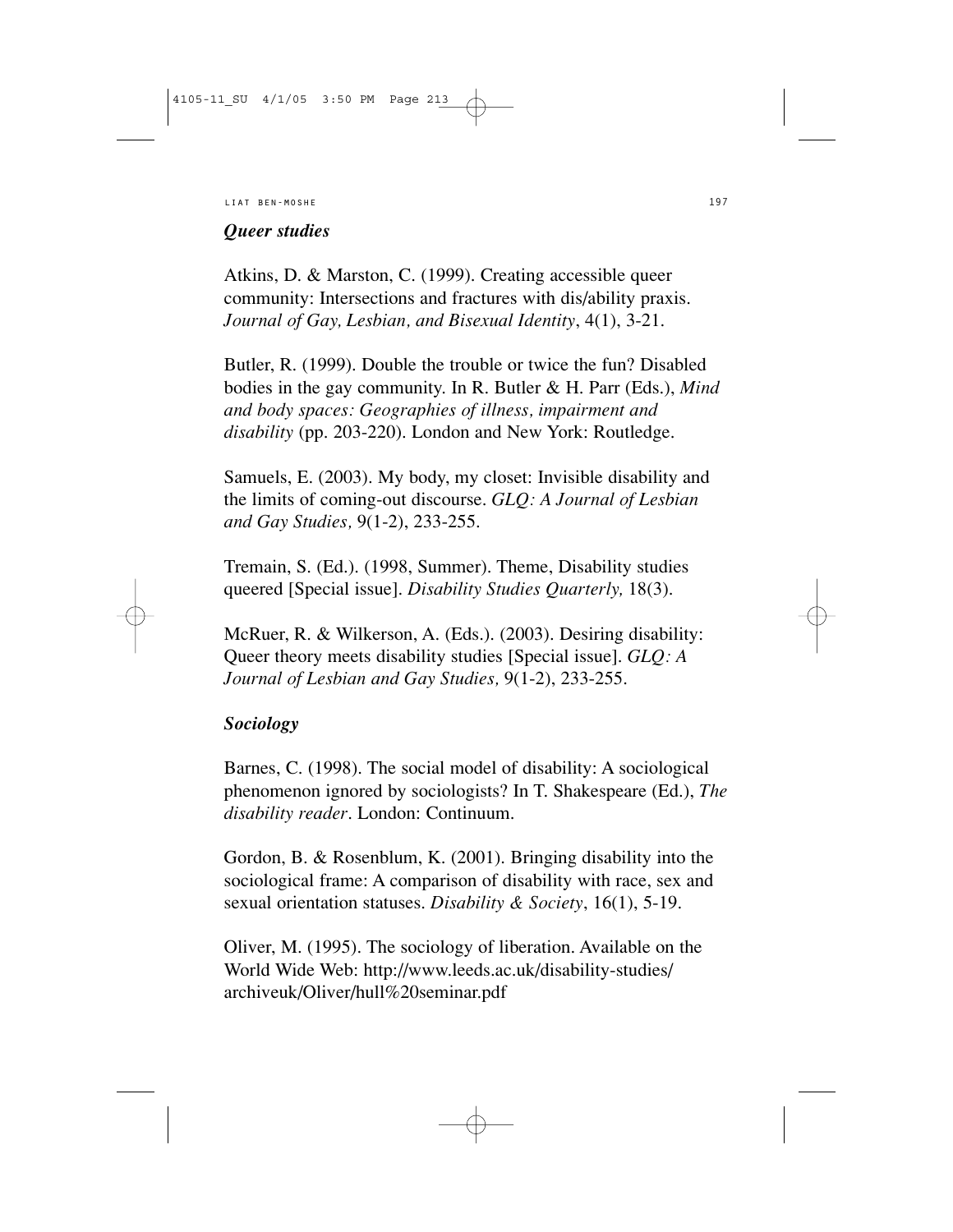Roulstone, A. (1995). Sociology as a critical and emancipatory discipline: Building a community of scholars in sociology and dis ability studies. Available on the World Wide Web: http://www.leeds.ac.uk/disability-studies/archiveuk/roulstone/ building.pdf

Scotch, R. K. (2002). Paradigms of American social research on disability: What's new? *Disability Studies Quarterly*, 22(2), 23-24.

#### *Women's studies/ Feminist perspectives*

Asch, A. & Fine, M. (1997). Nurturance, sexuality and women with disabilities: The example of women and literature. In L. J. Davis (Ed.), *The disability studies reader*. New York: Routledge.

Corker, M. (2001). Sensing disability. *Hypatia,* 16(4), 34-52.

Garland Thomson, R. (1997). Feminist theory, the body and the disabled figure. In L. J. Davis (Ed), *The disability studies reader*. New York: Routledge.

Hall, K. Q. (Ed.) (2003, Fall). Feminist Disability Studies [Special issue]. *NSWA Journal*, 14(3).

Hubbard, R. (1997). Abortion and disability: Who should and who should not inhabit the world? In L. J. Davis (Ed.), *The disability studies reader*. New York: Routledge.

Kittay, Silvers, S. & Wendell, S. (Eds.). (2001). Feminism and disability [Special issue]. *Hypatia,* 16(4).

Kittay, E., Silvers, S., & Wendell, S. (Eds.). (2002). Feminism and disability II [Special issue]. *Hypatia,* 17(3).

Schriempf, A. (2001, fall). (Re)fusing the amputated body: An interactionist bridge for feminism and disability. *Hypatia*, 16(4), 53-79.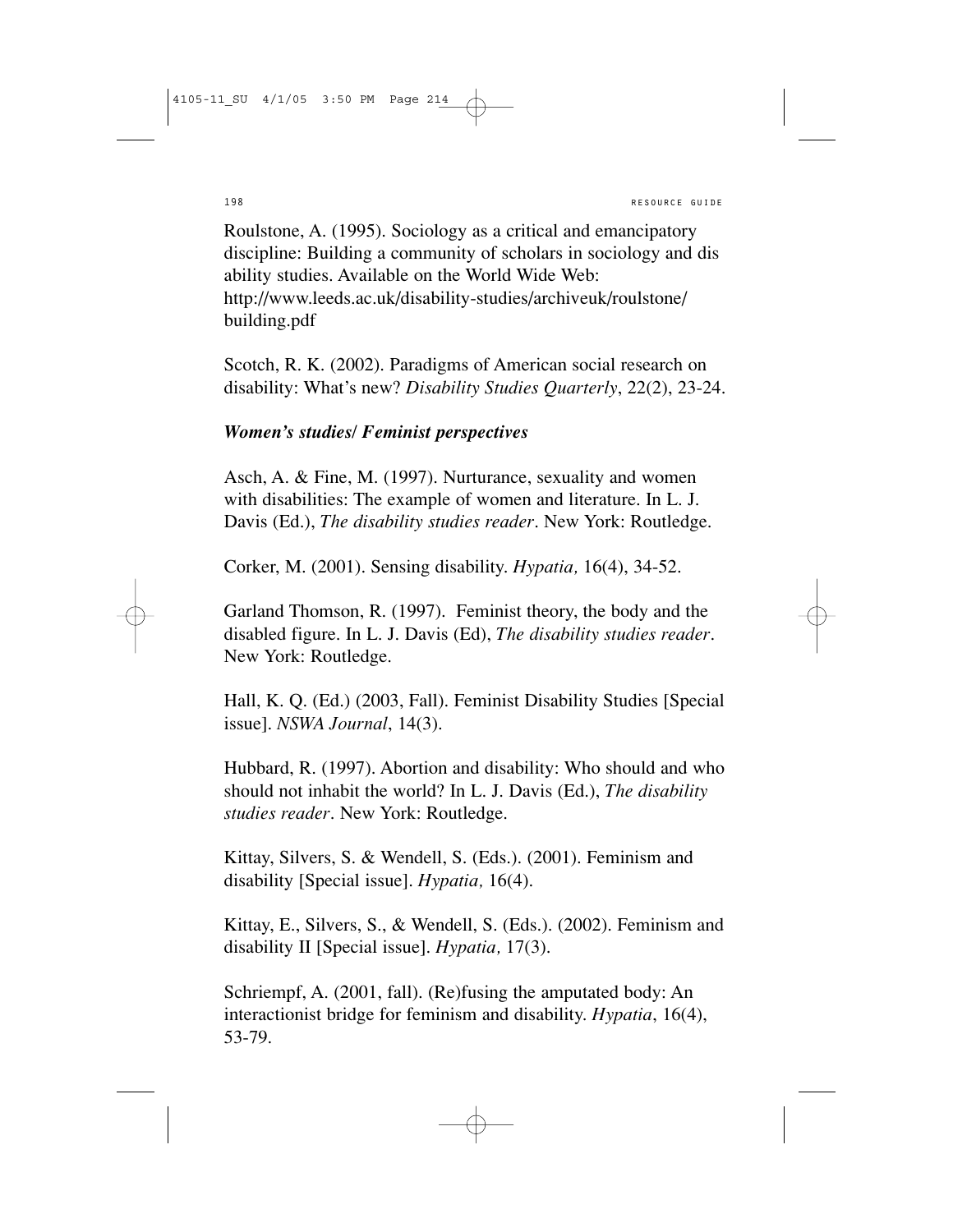Wendell, S. (1997). Toward a feminist theory of disability. In L. J. Davis (Ed.), *The disability studies reader*. New York: Routledge.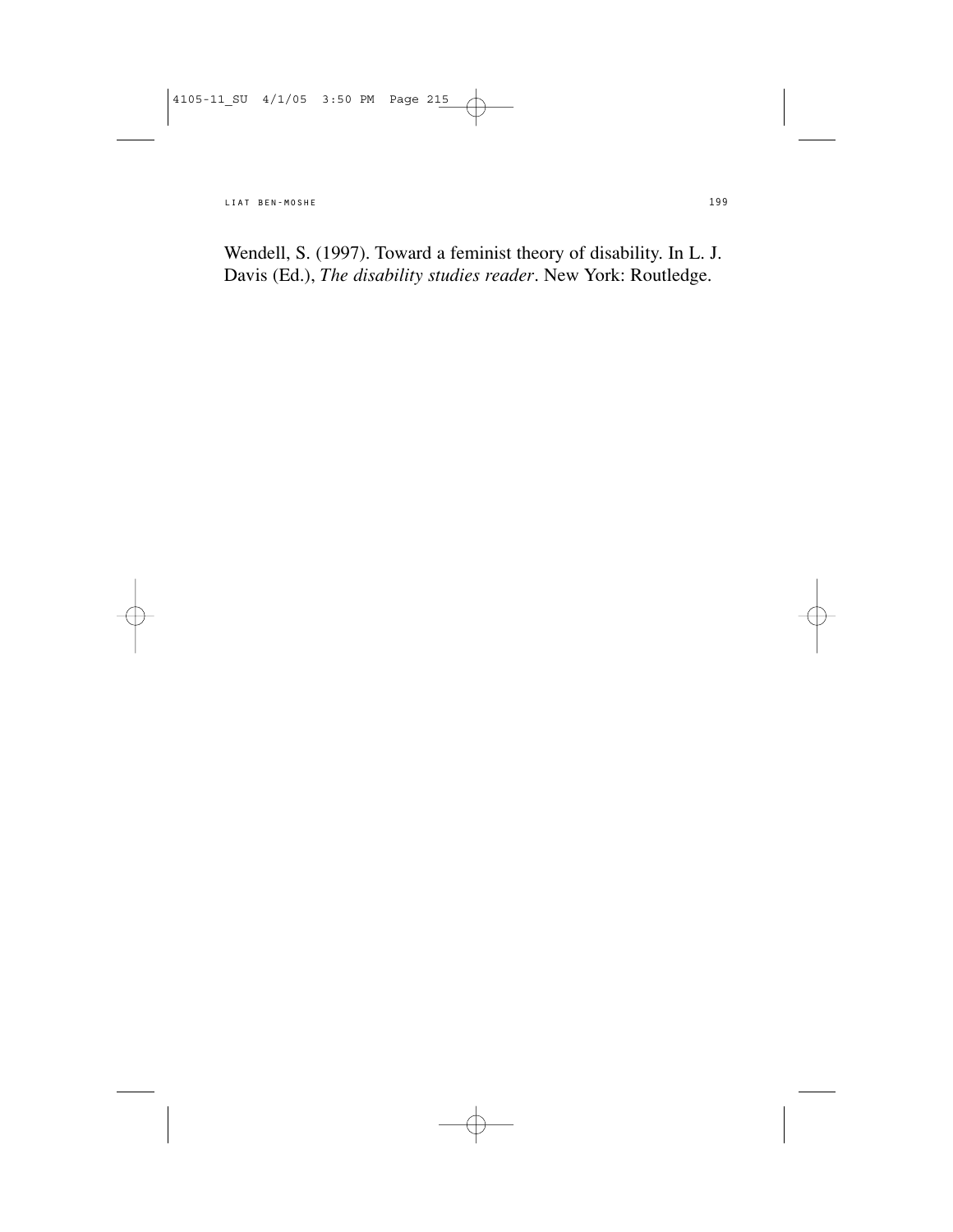## <span id="page-23-0"></span>**Contributors**

### **Thomas Argondizza**

Thomas Argondizza started working with instructional design while employed by BellSouth. He took a sabbatical leave and pursued a master's of science in instructional design, development and evaluation at Syracuse University. While at Syracuse University, he designed and developed materials for the Federal Aviation Administration, the Syracuse Information Institute and the Syracuse City School District. He is currently employed as an instructional designer in Maryland.

#### **Katrina Arndt**

Katrina Arndt is a doctoral student in the special education program at Syracuse University. For the past several years, she has worked in classrooms with youth who have disabilities and has been an ally to students with disabilities. Her research interests include self-determination and self advocacy.

## **Christy Ashby**

Christy Ashby is a graduate student at Syracuse University pursuing her doctorate in special education and in disability studies. A former inclusive special education teacher, she is interested in inclusive education at all levels with particular interest in the school experiences of students with autism and mental retardation labels. Other research interests include the social construction of disability and issues of cultural representation.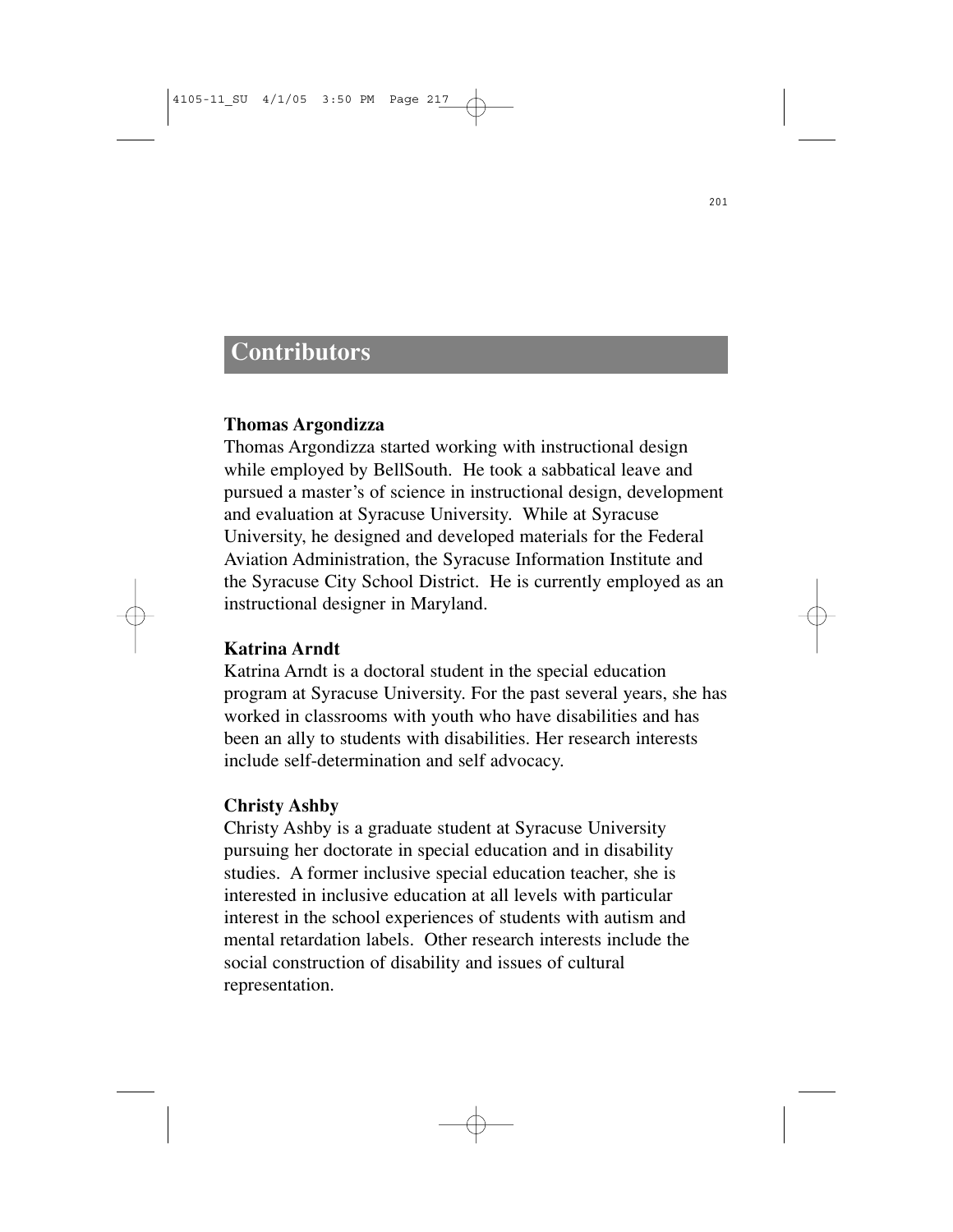#### **Maria Barile**

Maria G. Barile received a master's degree in social work from McGill University in 1993. She is among 17 female co-founders of Dis-Abled Women's Network Canada and its local affiliate Action des femmes handicapées ( Montréal). As an activist, she uses writing to promote a progressive perspective of the lives of persons with disabilities. She works for Adaptech Research Network ().

#### **Liat Ben-Moshe**

Liat Ben-Moshe began pursuing her doctorate in sociology, disability studies and women's studies at Syracuse University in 2002. Her current research interests are construction of dis/Ability, representations of disability in film and literature, discourse on nationalism and militarization, activism and the body. She is also an active member of Beyond Compliance (BCCC), an organization devoted to raising awareness around disability issues at Syracuse University.

#### **Tammy Berberi**

Tammy Berberi (doctorate, Indiana University) is an assistant professor of French at the University of Minnesota in Morris, where she also directs the university's Language Teaching Center. She has advocated for students and educators with disabilities for more than a decade and currently serves as the moderator of DS-HUM, a listserv devoted to disability in the humanities.

#### **Jeremy L. Brunson**

Jeremy has been a sign language interpreter for 10 years and has taught interpreters for 5 years. He holds a certification of interpretation and a certification of transliteration from the Registry of Interpreters for the Deaf. A native of Arizona, he is currently pursuing sociology and disability studies in the graduate school of Syracuse University. His current research focus is the transformation process of sign language interpreting as it moves from something people "do" (an occupation) to something people "are" (a profession).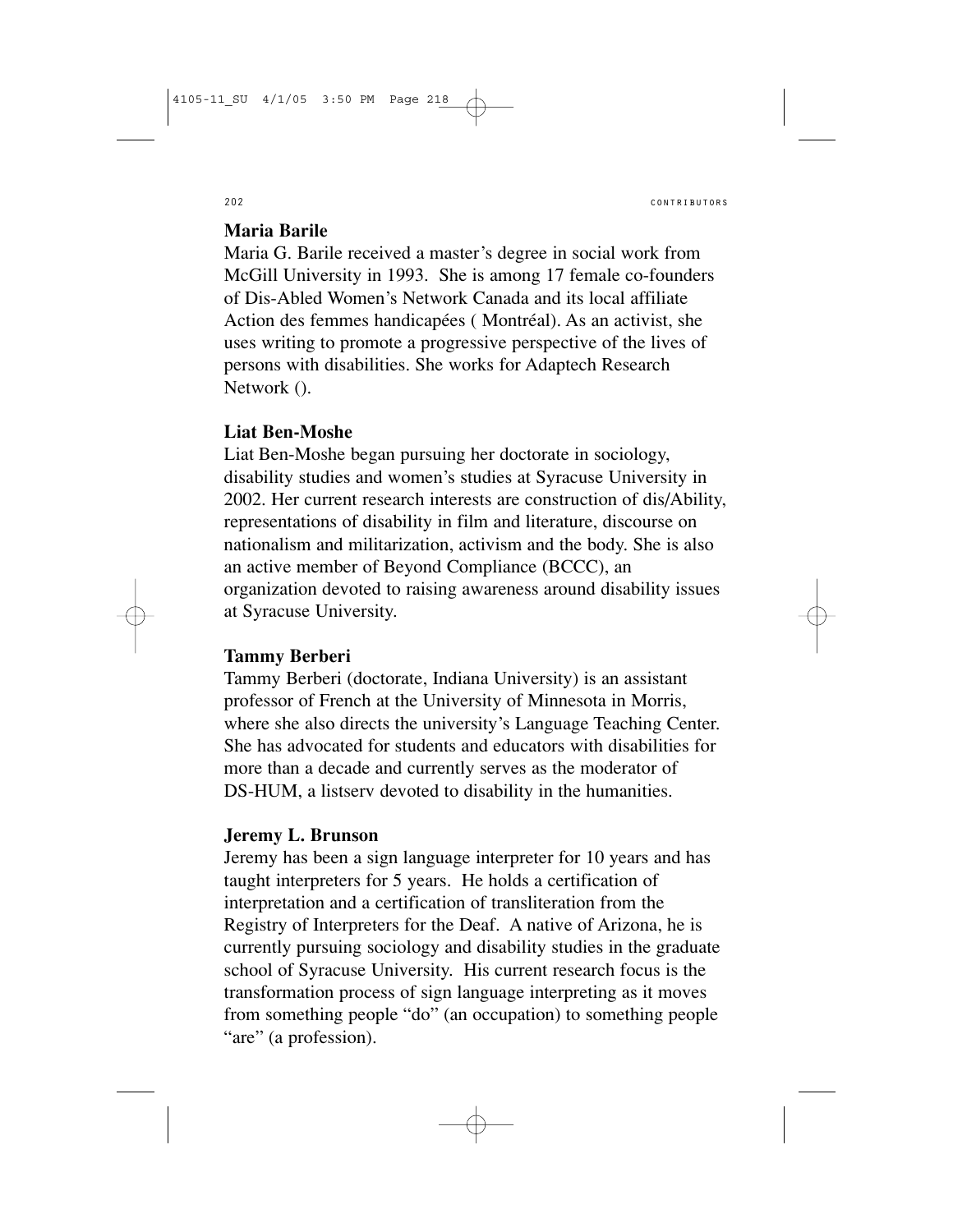## **Rebecca C. Cory**

Rebecca Cory is a doctoral candidate in cultural foundations of education and disability studies at Syracuse University. She works as the disability specialist at Wells College and is a founding member of Beyond Compliance (BCCC).

## **Crystal Doody**

Crystal Doody is a third-year, joint-degree student in law and disability studies. She is a founding member of the disAbility Law Society. In May of 2005, she will be among the first graduates of the combined juris doctorate/ master's of science in education program at Syracuse University. Crystal hopes to work as a disability rights attorney while also using her degree to educate attorneys about people with disabilities and to educate people with disabilities about legal advocacy.

## **Pat English-Sand**

Pat English-Sand is a teacher of students with special needs, an inclusion facilitator and an ally to students and colleagues with disabilities. She is also a doctoral student in special education and disability studies at Syracuse University. Her research examines the experience of students with significant disabilities in inclusive educational settings with a focus on the development of literacy skills.

## **Mia Feldbaum**

Mia Feldbaum is a graduate student at Syracuse University pursuing her master's degree in cultural foundations of education and in disability studies. She also leads inclusive extended wilderness trips in the United States and in Canada. She is a member of Beyond Compliance (BCCC). Her research interests include the intersections of disability, race and gender; inclusive outdoor education; media representations; and international human rights.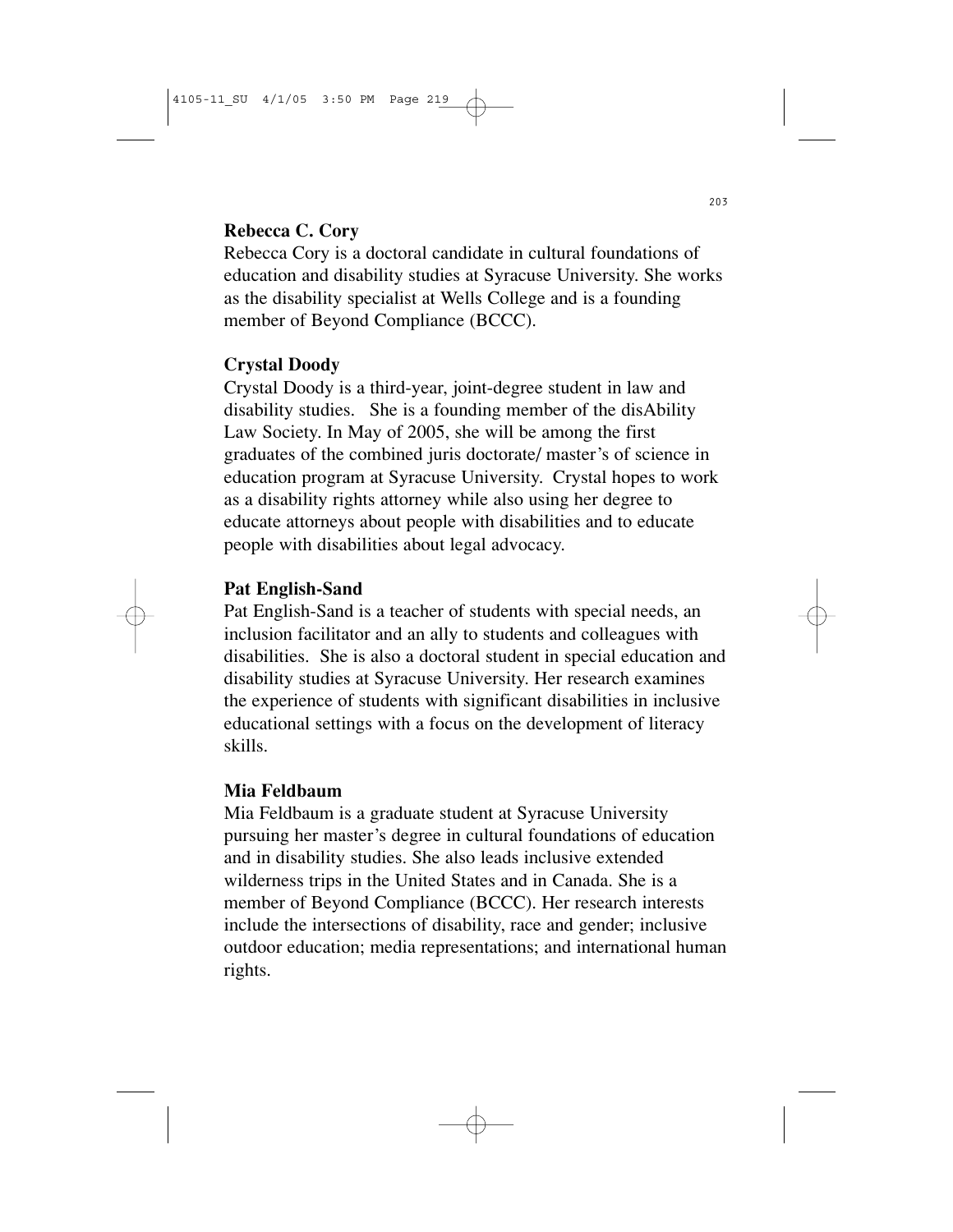204 contributors and the contributors of the contributors of the contributors of the contributors of the contributors of the contributors of the contributors of the contributors of the contributors of the contributors of t

#### **Elizabeth Hamilton**

Elizabeth Hamilton is an assistant professor of German at Oberlin College. Her research explores discourses of disability in German literature, film and foreign language pedagogy. She has also served on the executive committee of the Disability Studies Discussion Group within the Modern Language Association.

## **Anita Ho**

Anita Ho is an assistant professor of philosophy and a cocoordinator of the Center for Women, Economic Justice and Public Policy at The College of St. Catherine in St. Paul, Minnesota. Her teaching and research interests include disability issues, ethics, bioethics and business ethics as well as social and political philosophy.

## **Kathy Kniepmann**

Kathy Kniepmann is on the faculty of the Washington University School of Medicine in St. Louis. She teaches disability courses for undergraduates and teaches health promotion, culture and community education for graduate students. She is an occupational therapist and health educator. Her master's degrees in education and public health are from Harvard University where she developed an office of health education for students, faculty and staff. Her interests include disability studies, media effects, social change and cross-cultural issues in health.

## **Ann Millett**

Ann Millett is a doctoral candidate at the University of North Carolina at Chapel Hill. She is currently working on a dissertation that combines the disciplines of art history and disability studies, focusing on examples of contemporary art that relate to historical venues that place the disabled body on display.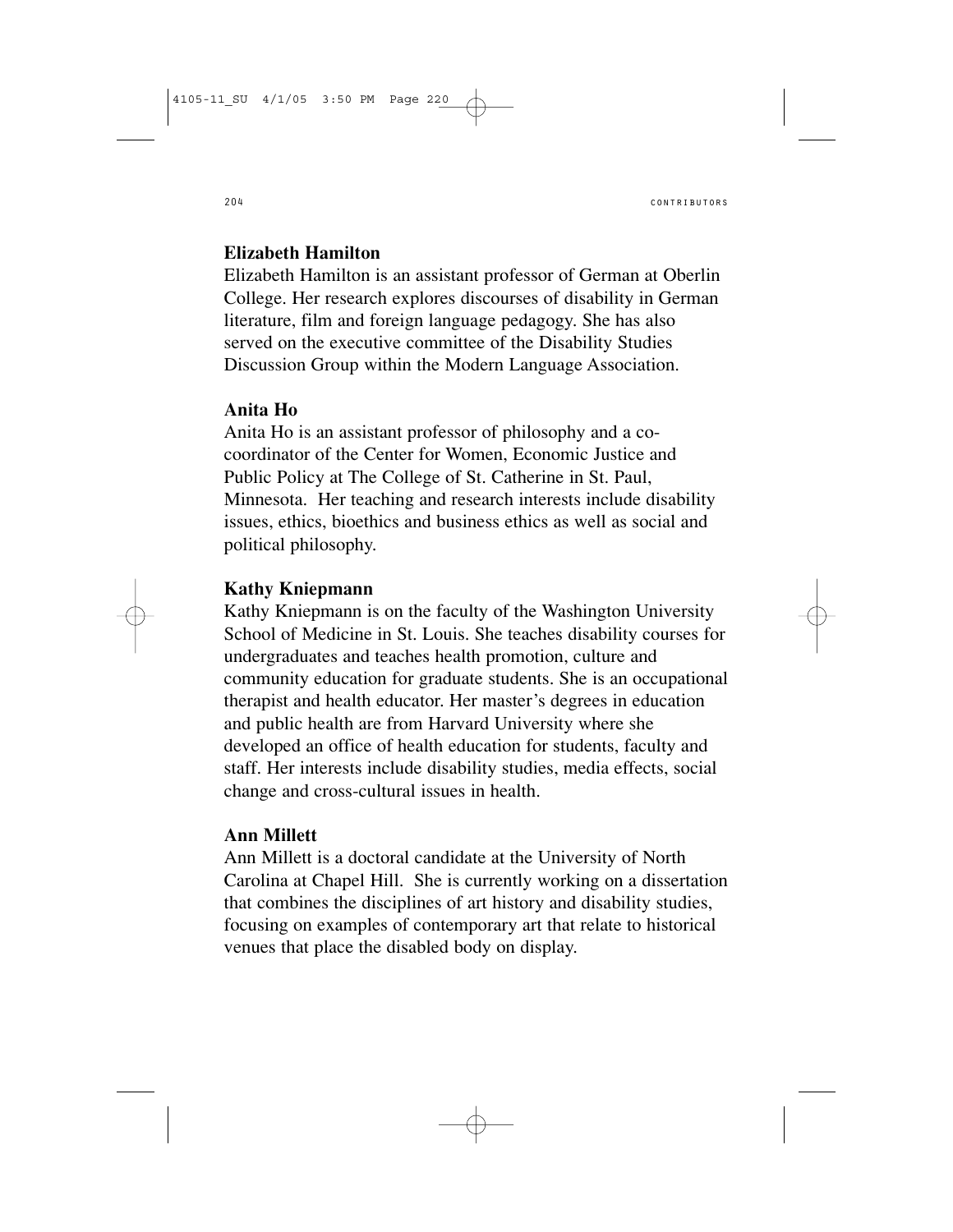## **Julie Morse**

Julie Morse is a third-year, joint-degree student in law and disability studies. She is a founding member of the disAbility Law Society. In May of 2005, she will be among the first graduates of the combined juris doctorate/ master's of science in education program at Syracuse University. Julie hopes to work as a disability rights attorney while also using her degree to educate attorneys about people with disabilities and to educate people with disabilities about legal advocacy.

## **Cheryl G. Najarian**

Cheryl G. Najarian is an assistant professor of sociology and a faculty associate in the Center for Women and Work at the University of Massachusetts, Lowell. She received her bachelor's in English from Boston College, her master's in higher education administration from the University of Arizona and her doctorate in sociology from Syracuse University. Her current research investigates the mothering and paid-work experiences of collegeeducated deaf women in two different geographical locations. She teaches introductory courses in sociology and gender studies.

## **Anthony J. Nocella, II**

Anthony J. Nocella, II is a social science doctoral student at the Maxwell School of Syracuse University. He holds a M.A. in Peacemaking and Conflict Studies from Fresno Pacific University. Nocella a long-time peace, animal rights, mentally challenged, and environmental activist, first became involved in political activism while attending the Delaware Valley Friends School in Philadelphia, PA, a private Quaker school for students with learning differences. He later moved with his family to Houston, Texas and graduated from Briarwood High School (a private school for mentally and learning challenged students), as the Student of the Year and was awarded the Presidential Award from President Clinton.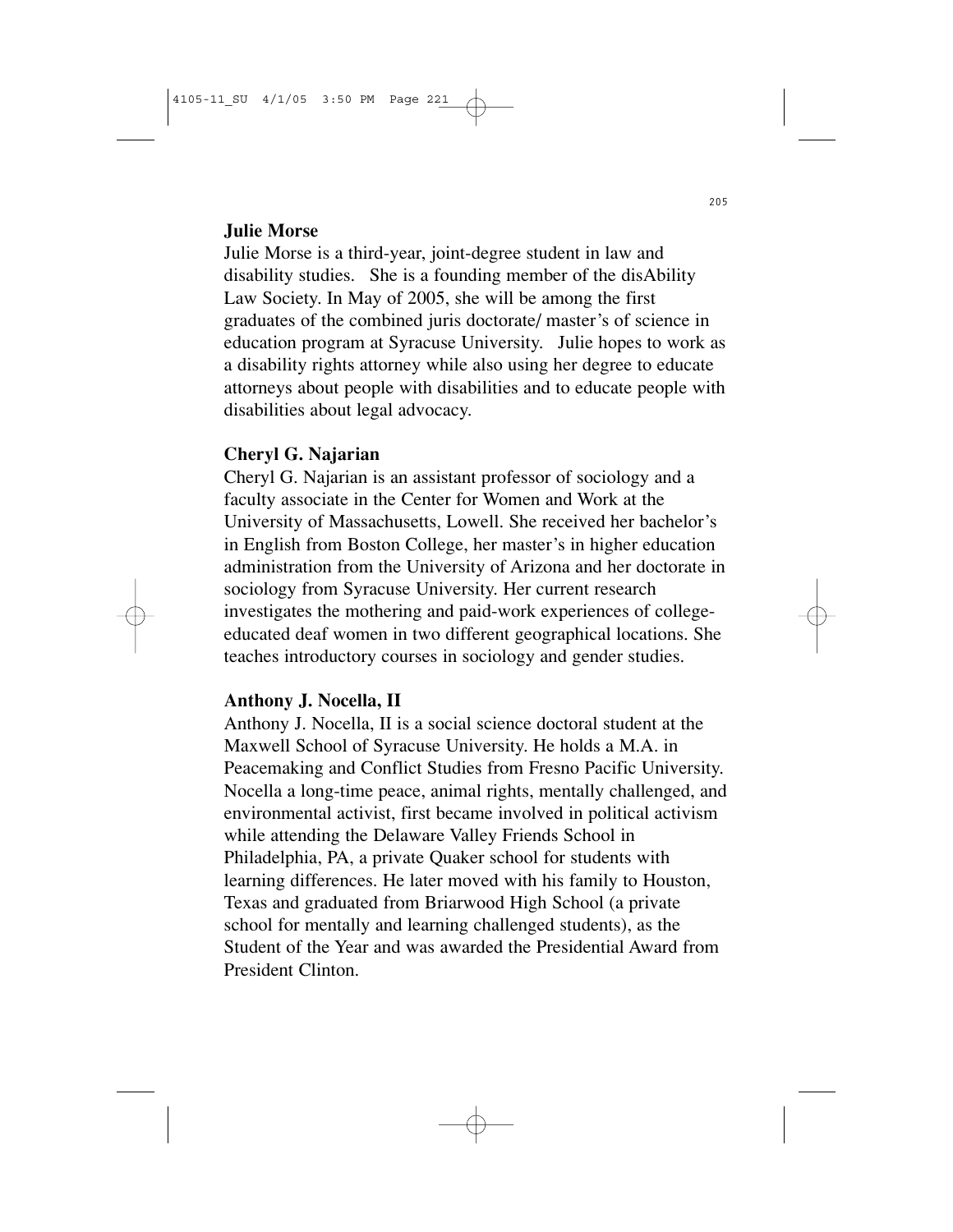206 contributors and the contributors of the contributors of the contributors of the contributors of the contributors of the contributors of the contributors of the contributors of the contributors of the contributors of t

## **Sara Pace**

Sara Pace is working on her doctorate in rhetoric at Texas Woman's University, where she also teaches composition and literature courses. Her dissertation focuses on the use of voice recognition software as a writing tool for writers at the college level.

## **Michele Paetow**

Michele Paetow has a master's degree in special education from Syracuse University and has taught at every grade level in her 30-year career in the Syracuse and Oswego schools. Her interests include expanding the ways schools, including colleges, provide instruction and develop an accepting and respectful community for diverse learners, including those with autism and severe disabilities.

## **Zach Rosetti**

Zach Rossetti is currently pursuing a doctorate in special education and in disability studies at Syracuse University. He is a former teacher and inclusion facilitator from New Hampshire. His research interests include inclusive education, autism, friendship formation and media representations of disability. He is a huge Boston Red Sox fan.

## **Ken Sagendorf**

Ken Sagendorf is an associate director for Professional Development Programs of the Graduate School at Syracuse University. He is an adjunct instructor in exercise science as well as a doctoral candidate in science teaching. His research involves studying faculty members in their first year on the job.